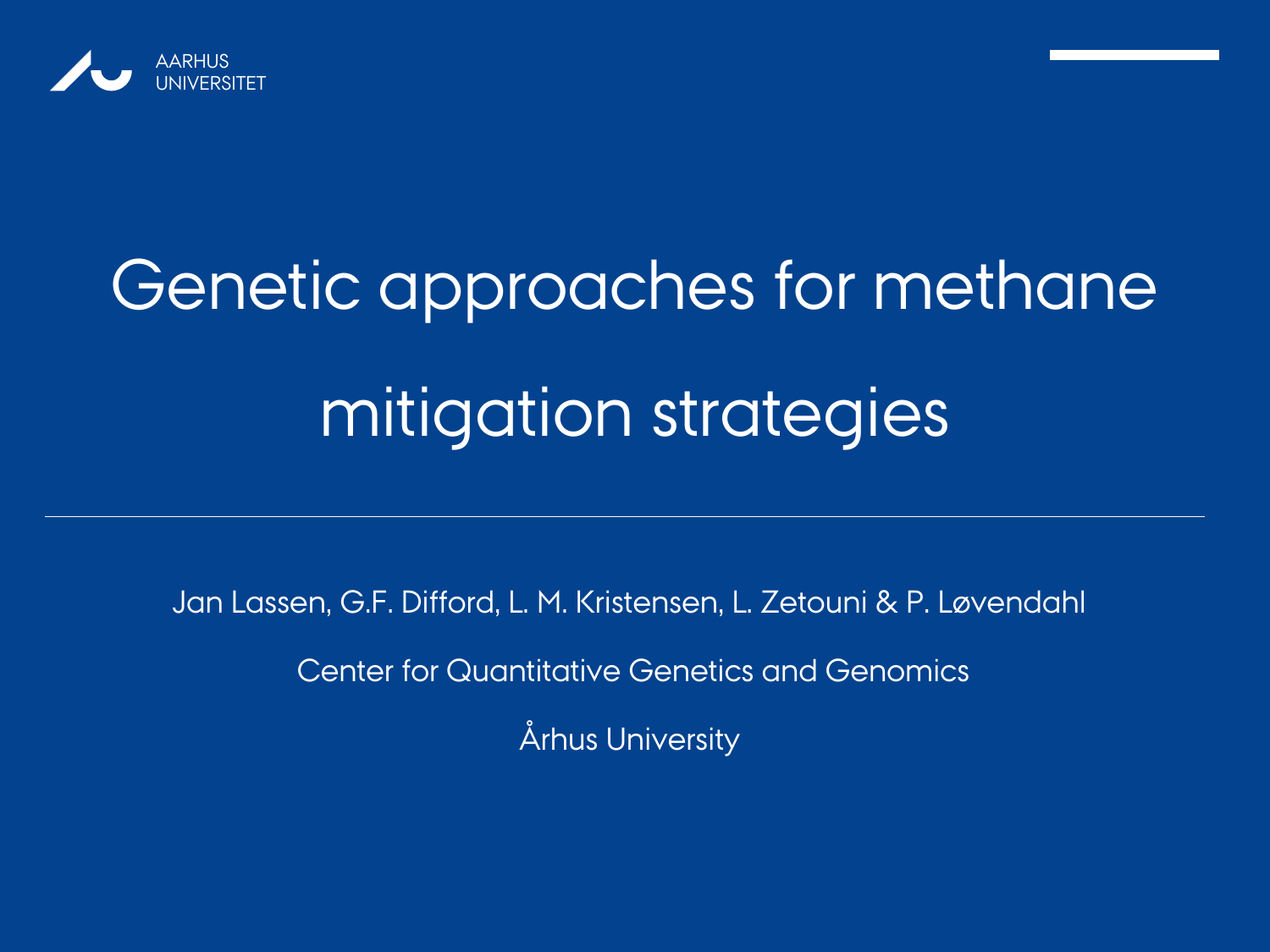

## Why is genetics a PART of the solution?

- › No economic value for farmer
- › Effect of selection is permanent and cumulative.
- › Progress for traits with low heritability
- › Mastitis: 5% best vs 5% worst -10 treatments dif/100 cows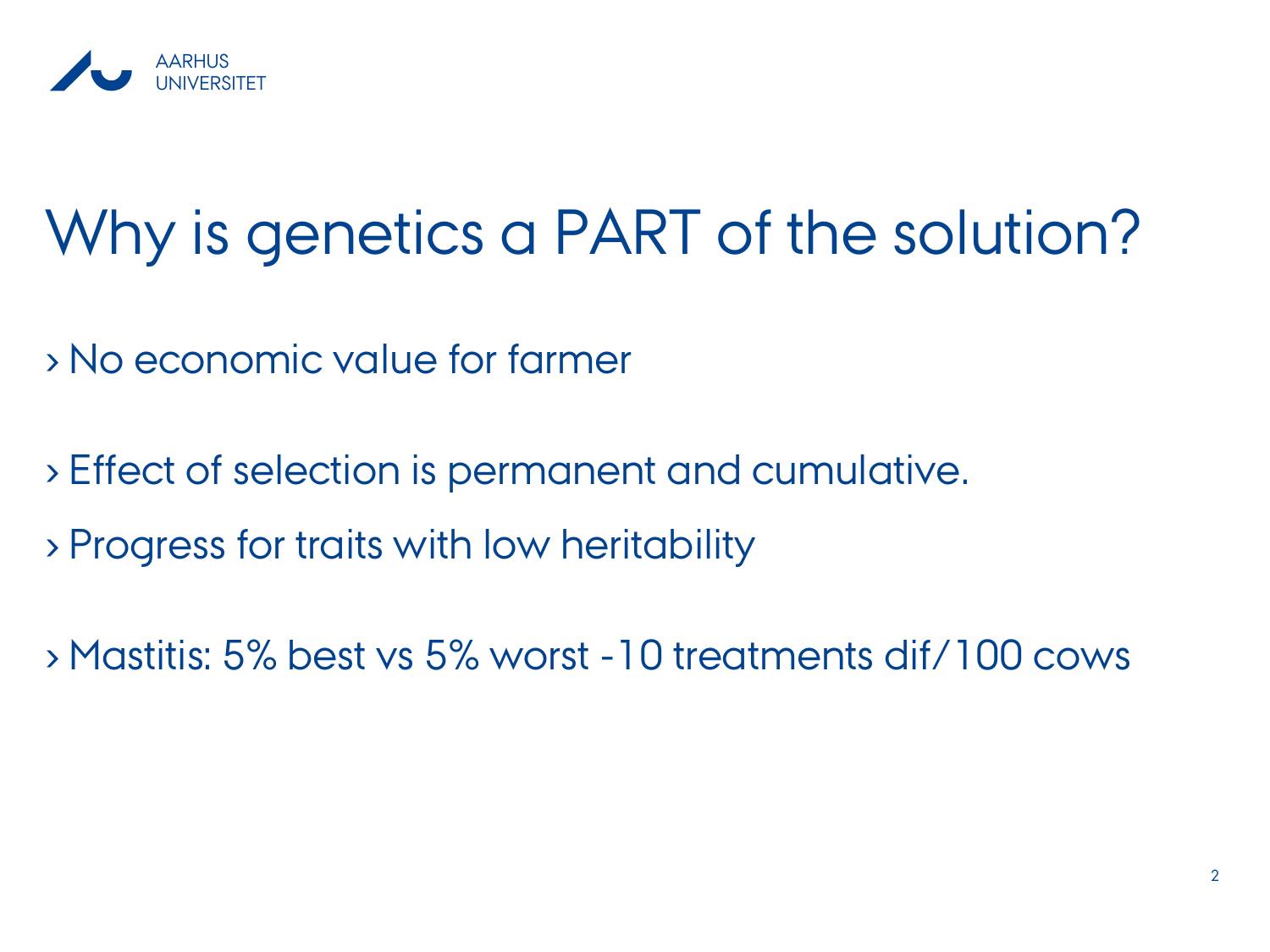

## Measuring methane for genetic analysis

- › A well defined trait…
- › Methane / day
- › Methane / output
- › Methane / input
- › Residual methane

› Selection trait vs breeding goal trait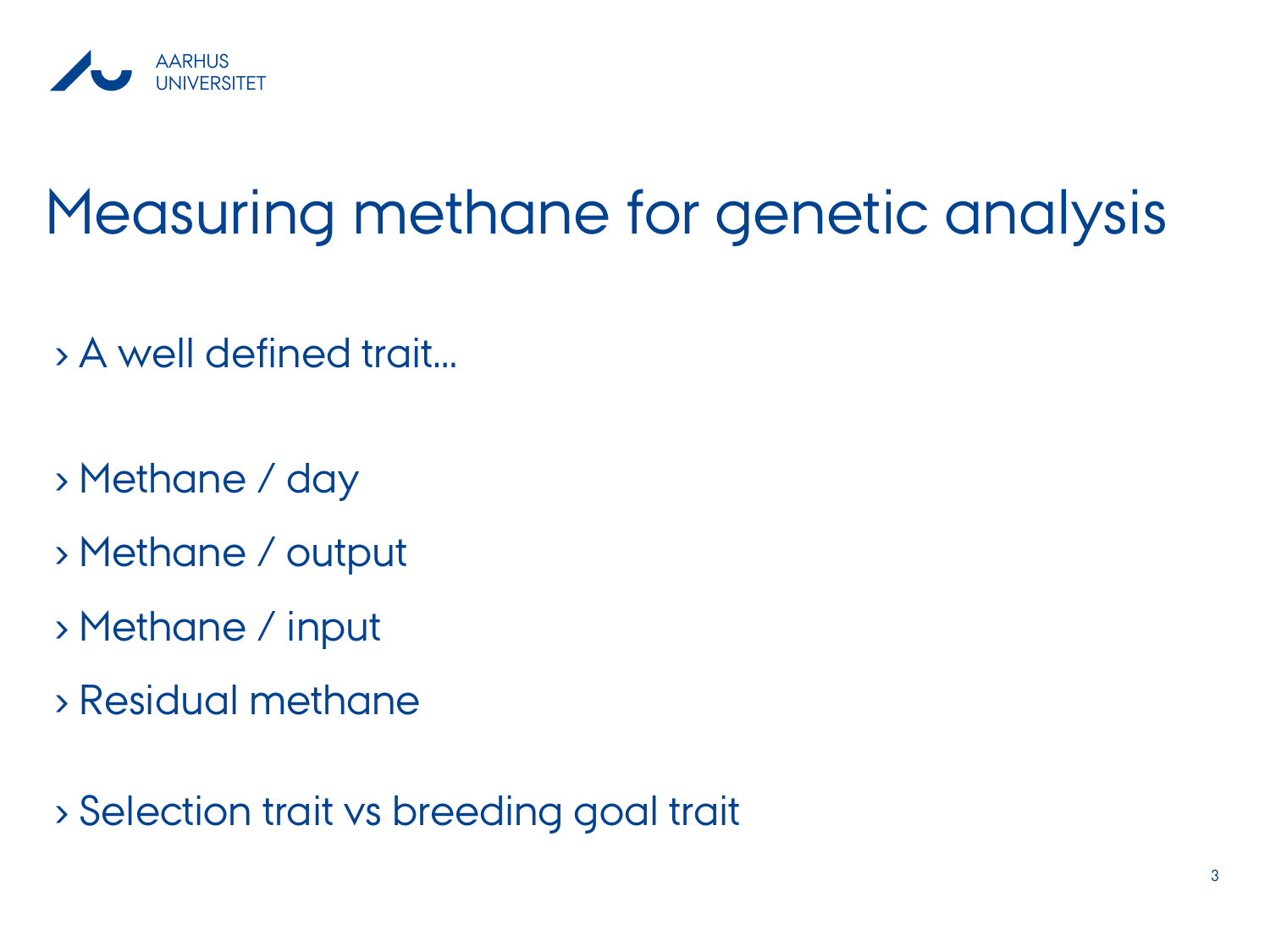

## Measuring methane for genetic analysis

› **Precise** measurements in **large** numbers

- › Respiratory chambers are "Golden Standard"
- › Greenfeed
- › Snapshot methods
- $\rightarrow$  SF<sub>6</sub> methods
- › "All models/methods are wrong but some are usefull"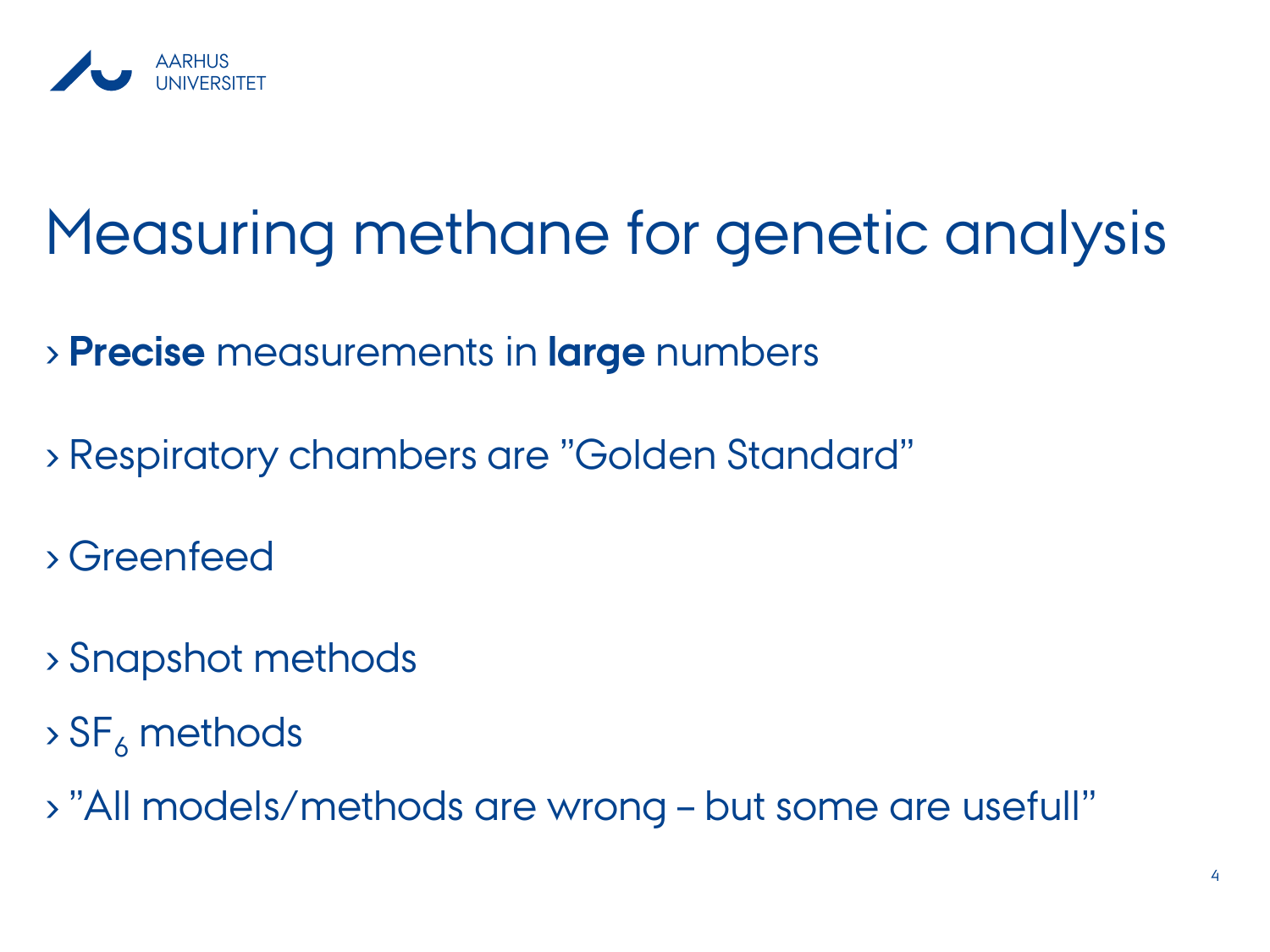

### Geneticists vs Nutritionists

› Acceptance by both disciplines

› Accurate, repeatable measures

› Same ranking of animals between methods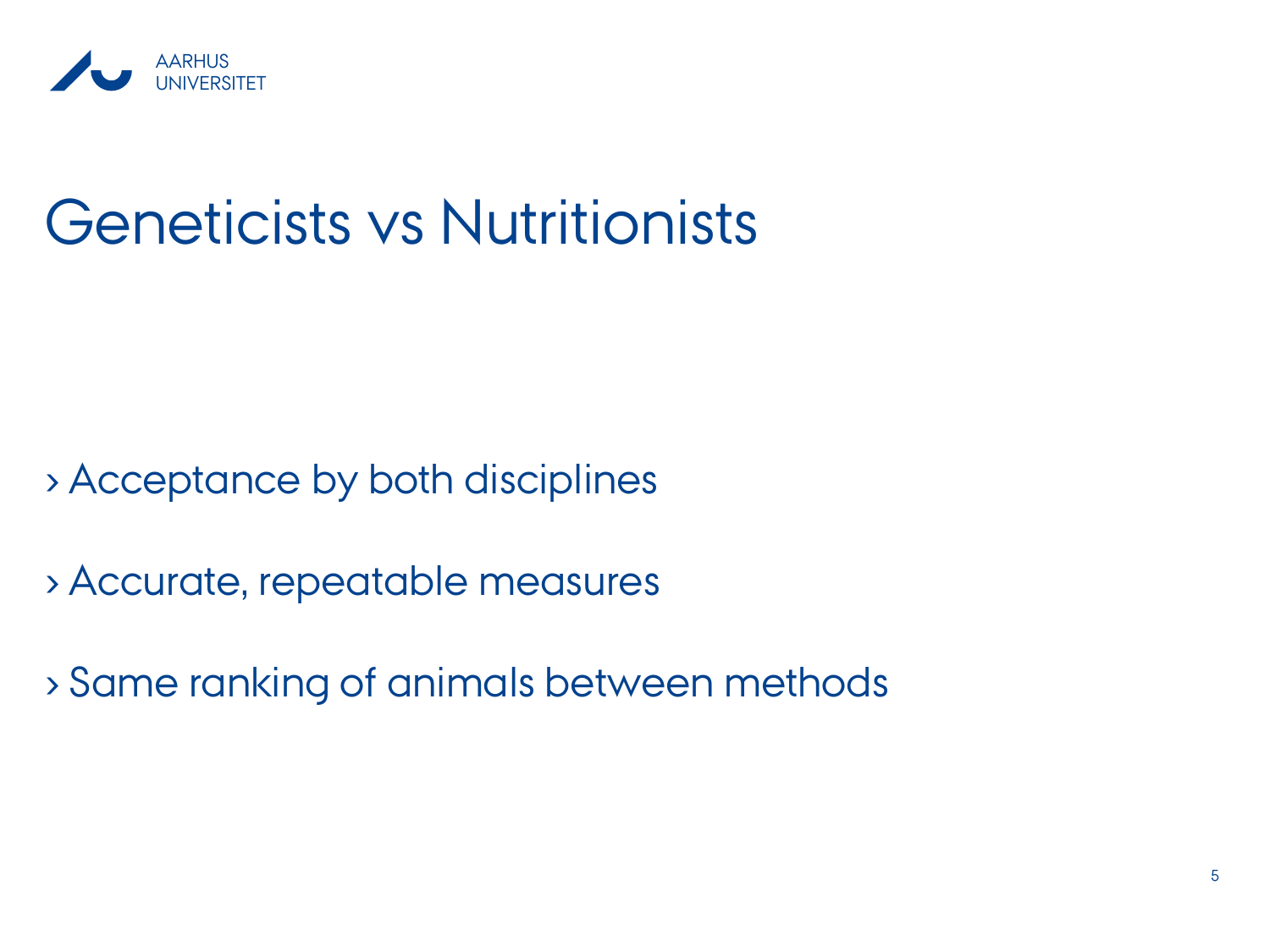

## Sheep/Beef vs Dairy cattle

- › Data from commercial farms are inevitable
- › No training can be allowed
- › Hard to individualise cows for long periods
- › Expensive to have staff to handle equipment
- › Useful phenotype for the farmer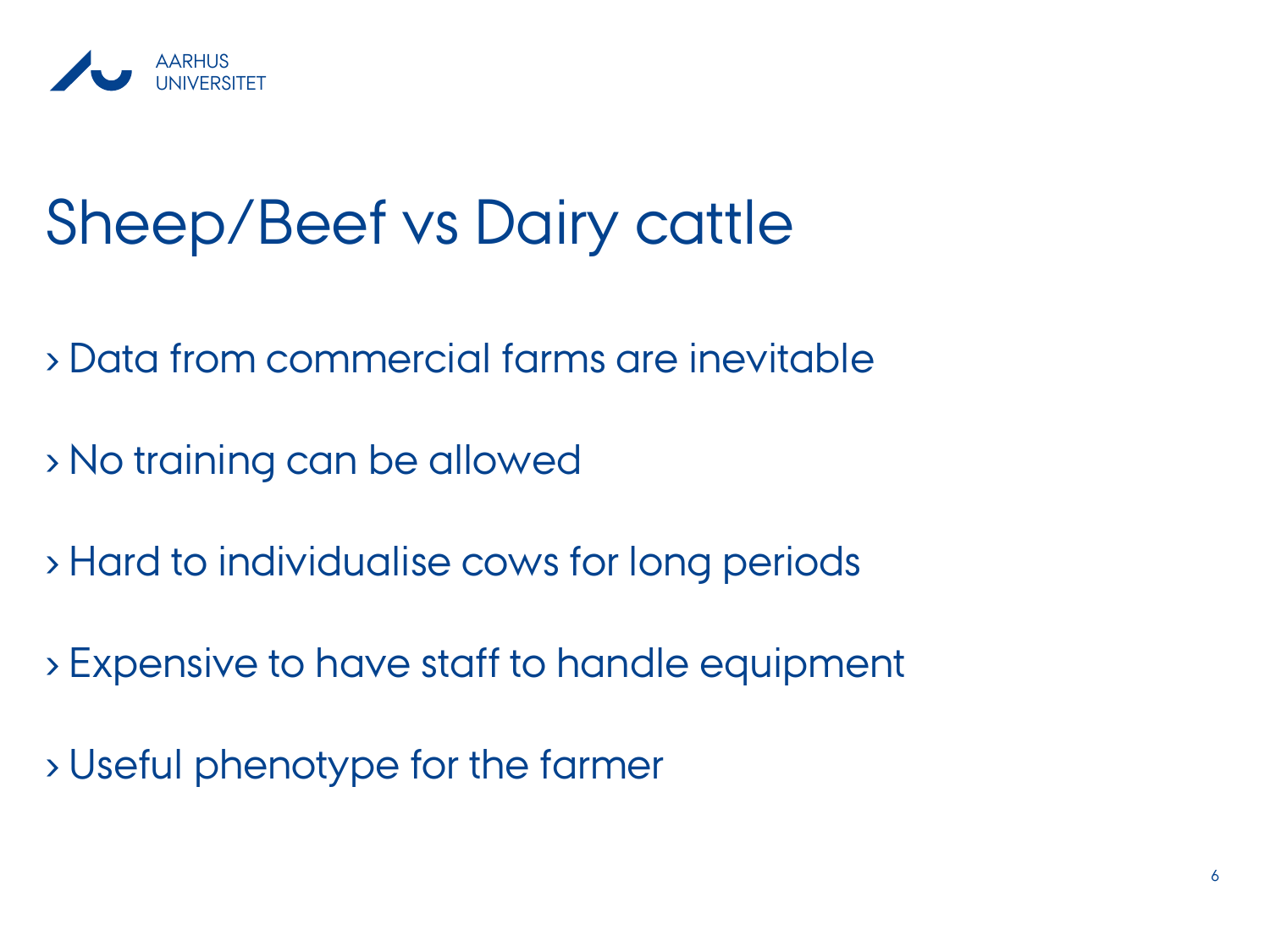







Laser

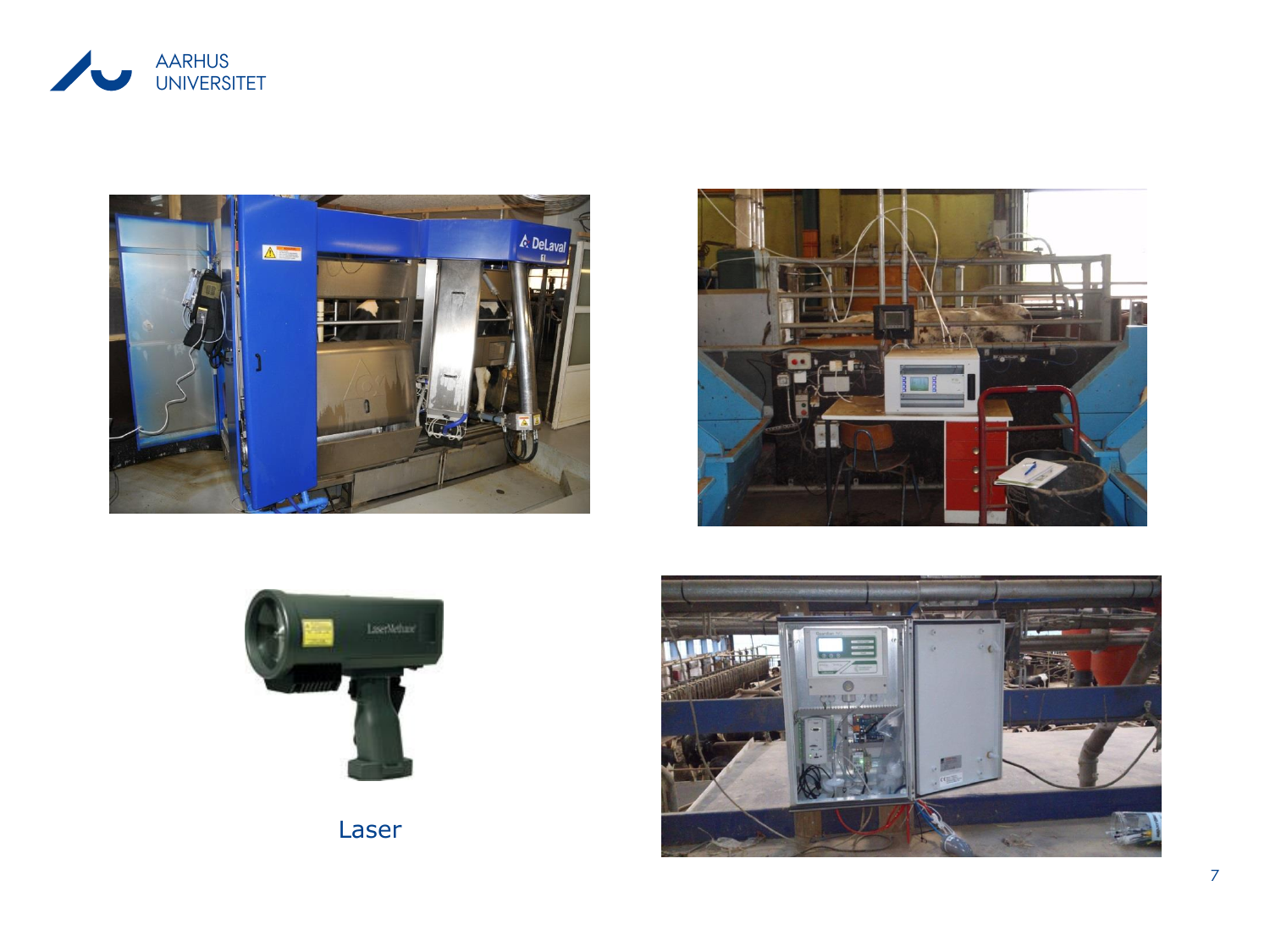

## Good and bad

› High capacity

› Spot samples

- › Non-invasive
- › Small investment
- › No control of breath
- › Quantification is a challenge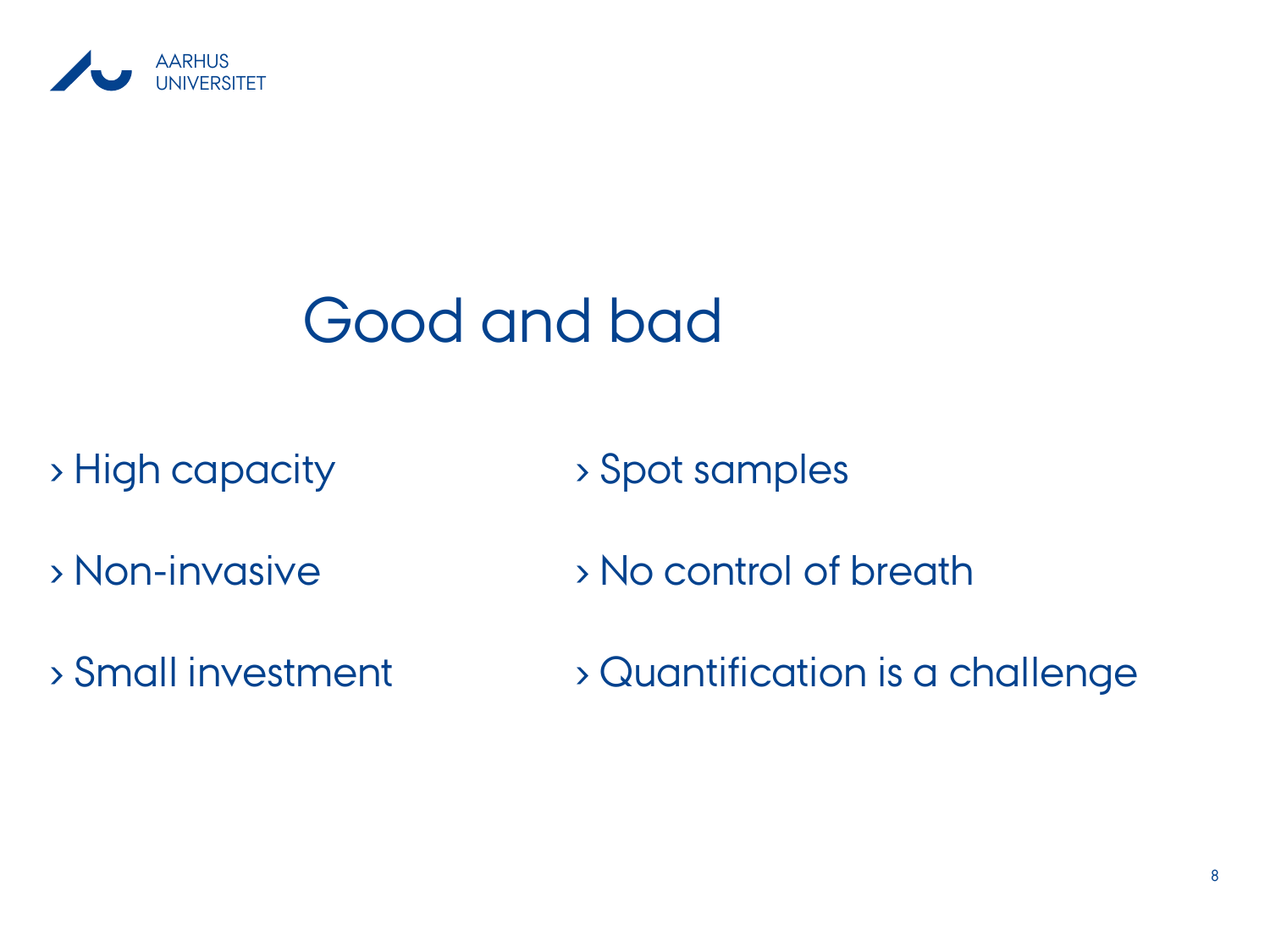

## Quantifying methane production

- › Measure methane and carbon dioxide concentrations
- $\rightarrow$  Heat producing units (HPU) = 5.6 \*live weight<sup>0,75</sup> + 22 \*FPCM + 1.6\*10-5 \*days carried calf
- $\rightarrow$  CH4\_LITERS = CH4\_RATIO\*180\*24\*HPU
- › Highly influenced by milk production
- $\rightarrow$  Ignoring variation in CO<sub>2</sub> production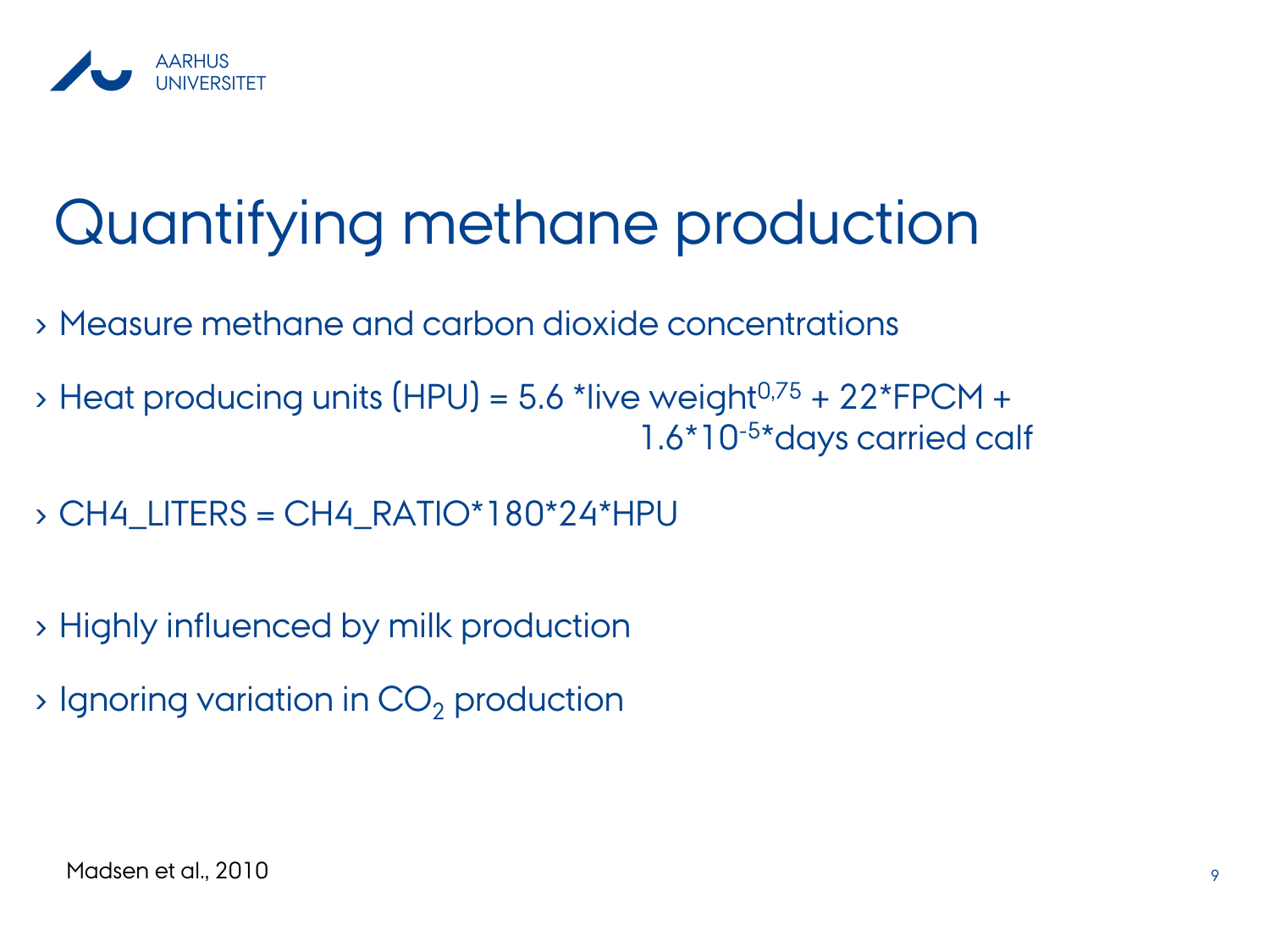

#### Danish data

| <b>Trait</b>      | <b>Units</b> | #    | <b>Mean</b> | <b>SD</b> | <b>Min</b> | <b>Max</b> |
|-------------------|--------------|------|-------------|-----------|------------|------------|
| <b>CH4_RATIO</b>  |              | 3121 | 0.087       | 0.012     | 0.043      | 0.109      |
| <b>CH4_LITERS</b> | L/day        | 1745 | 381         | 41.2      | 283        | 548        |
| <b>CH4_MILK</b>   | L/kg/day     | 1745 | 10.41       | 1.34      | 8.43       | 13.7       |
| <b>FPCM</b>       | L/day        | 3121 | 36.6        | 7.9       | 19.2       | 62.7       |
| Weight            | Kg           | 1745 | 647         | 68.4      | 467        | 890        |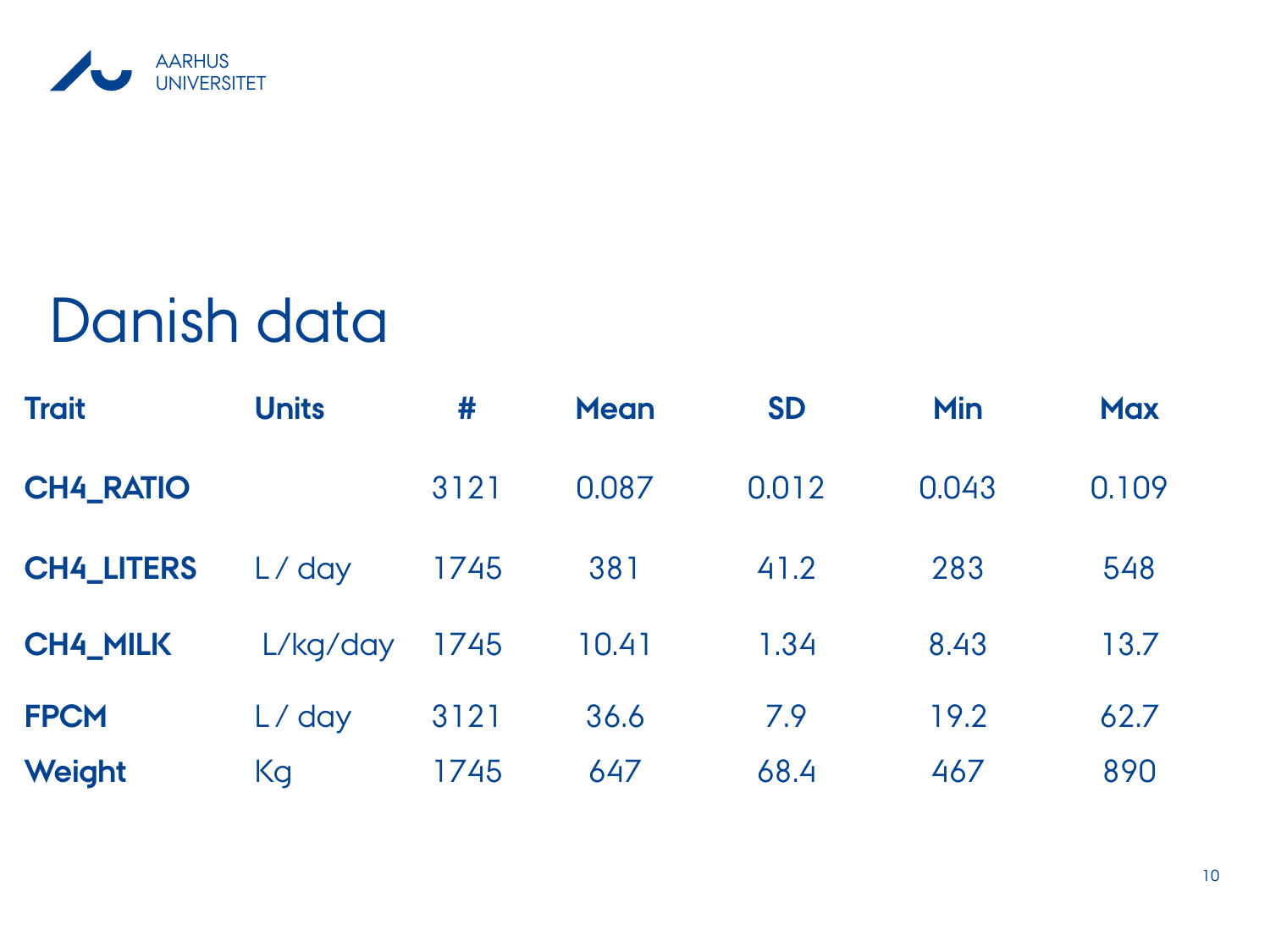

#### **Results**

| <b>Trait</b>      | <b>CH4 RATIO</b> | <b>CH4 LITERS</b> | <b>CH4_MILK</b> | <b>FPCM</b> | Weight  |
|-------------------|------------------|-------------------|-----------------|-------------|---------|
| <b>CH4_RATIO</b>  | 0.16             | 0.83              | 0.23            | 0.37        | $-0.16$ |
| <b>CH4 LITERS</b> | 0.18             | 0.21              | 0.07            | 0.43        | $-0.18$ |
| <b>CH4_MILK</b>   | 0.21             | 0.11              | 0.21            | 0.15        | $-0.10$ |
| <b>FPCM</b>       | 0.04             | 0.12              | 0.21            | 0.27        | $-0.10$ |
| Weight            | $-0.12$          | $-0.05$           | $-0.05$         | 0.04        | 0.35    |

 $h^2$ ,  $r_g$ ,  $r_e$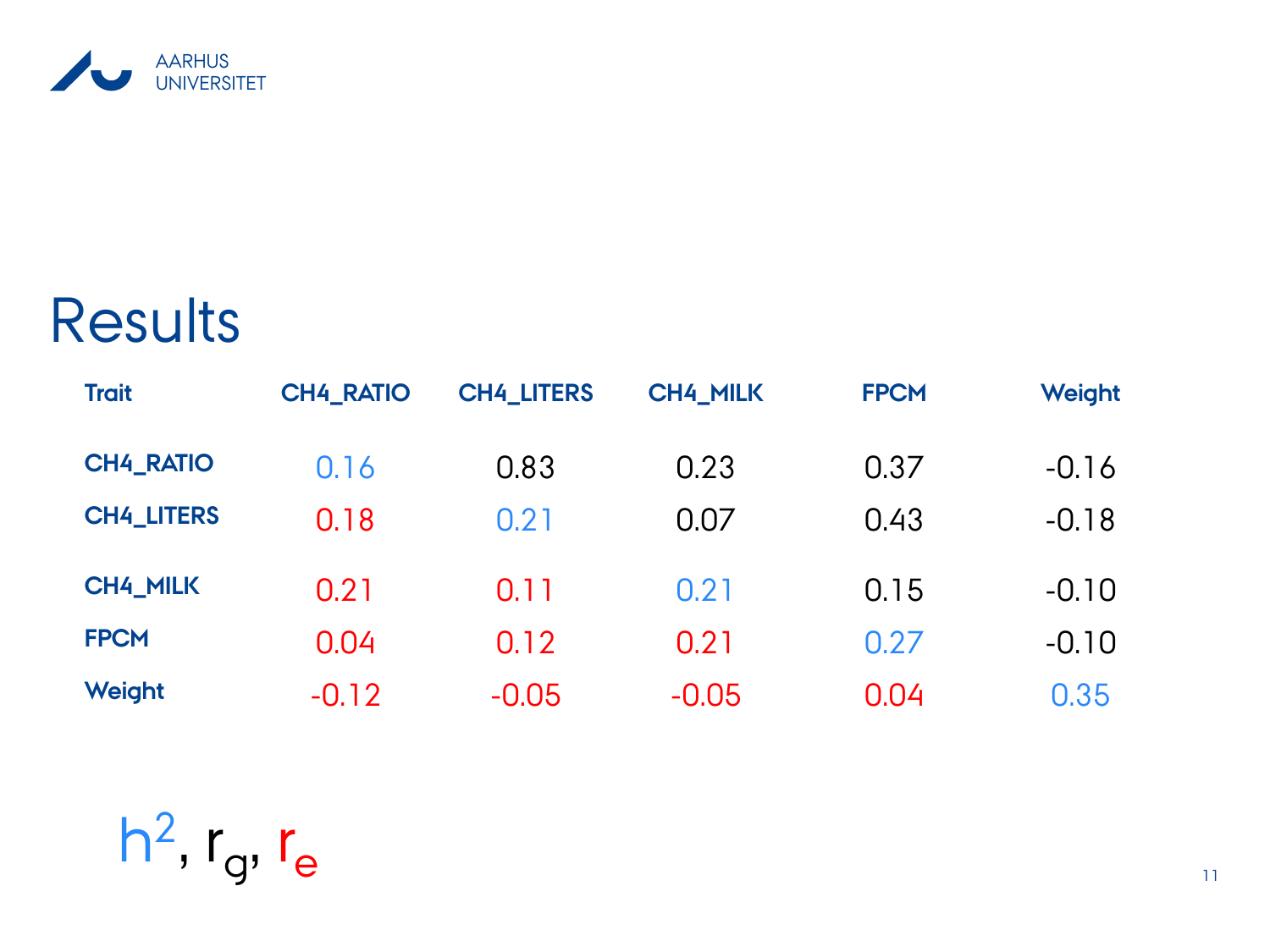

## Genomic prediction and GWAS

› 1739 Holstein cows

› Illumina 50 K SNP beadchip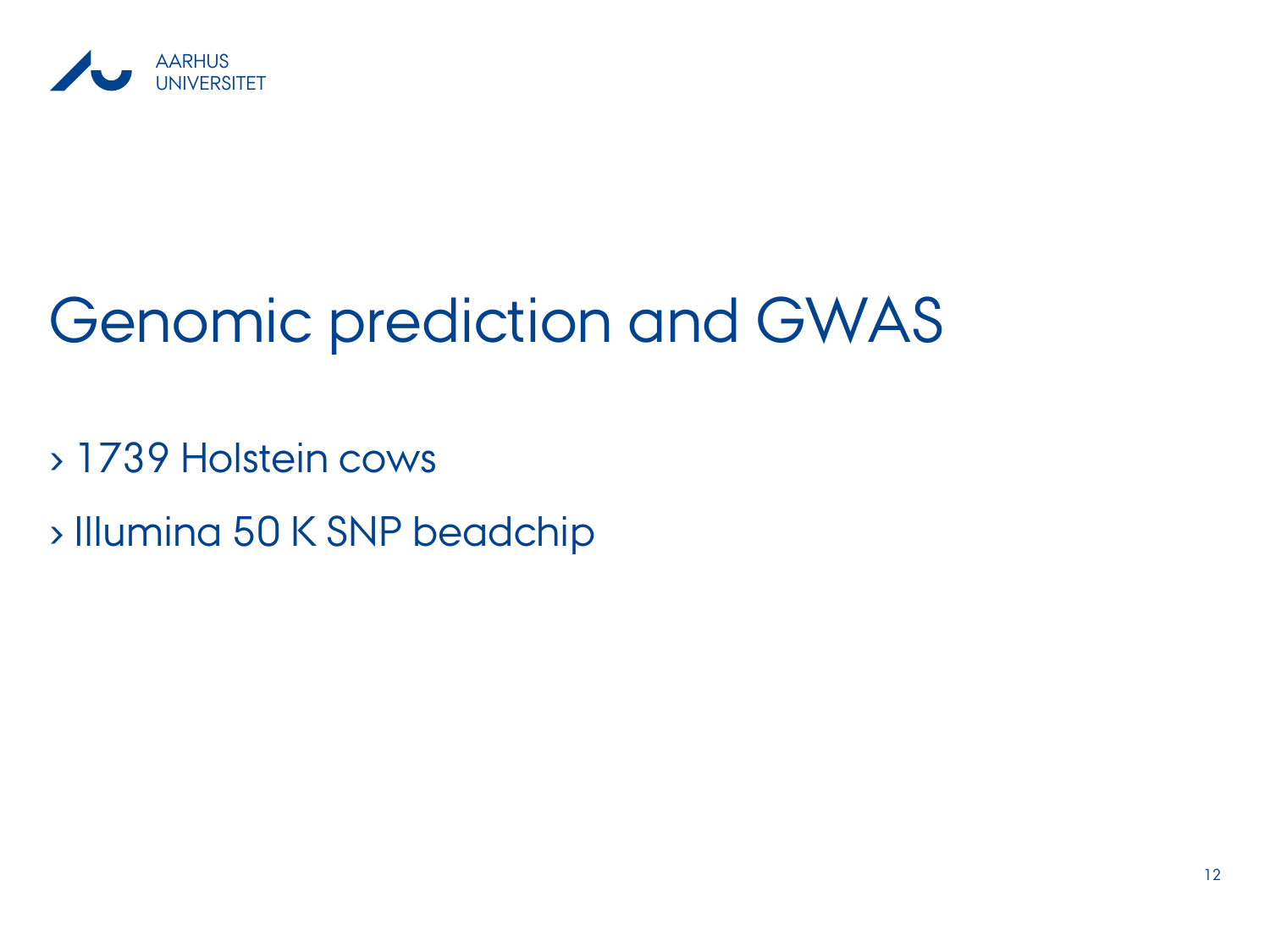

#### Genome wide association study





Chromosome

From G Sahana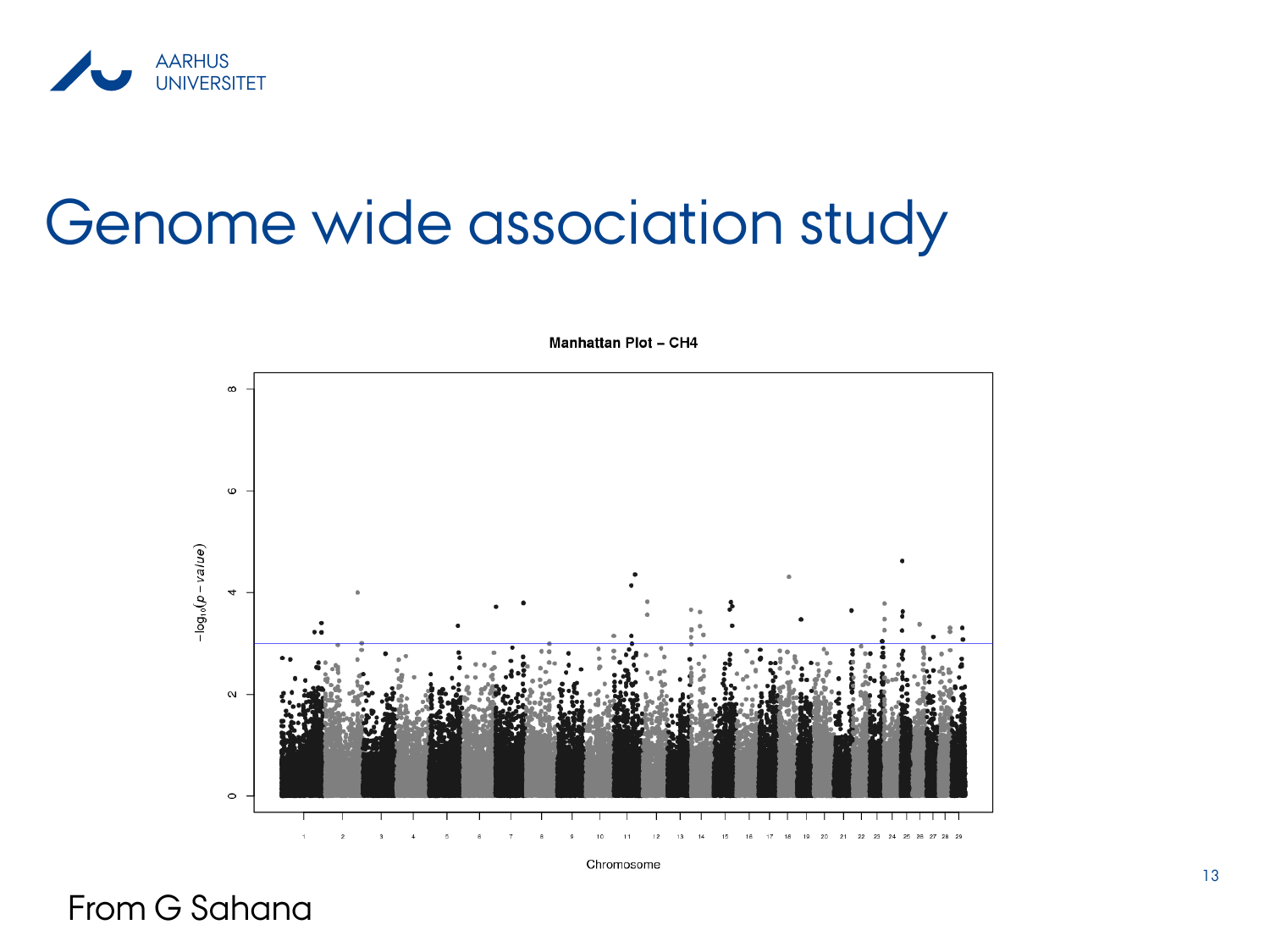

## Genomic prediction

- › Five-fold cross validation procedure
- › Whole data randomly into five subsets
- $\Rightarrow$  Reliability =  $(r_{\text{ebv,y}})^2/h^2$
- $\rightarrow$  Regression of  $y_c$  on estimated breeding values

> Compares BLUP, GBLUP and GBLU<sub>w</sub>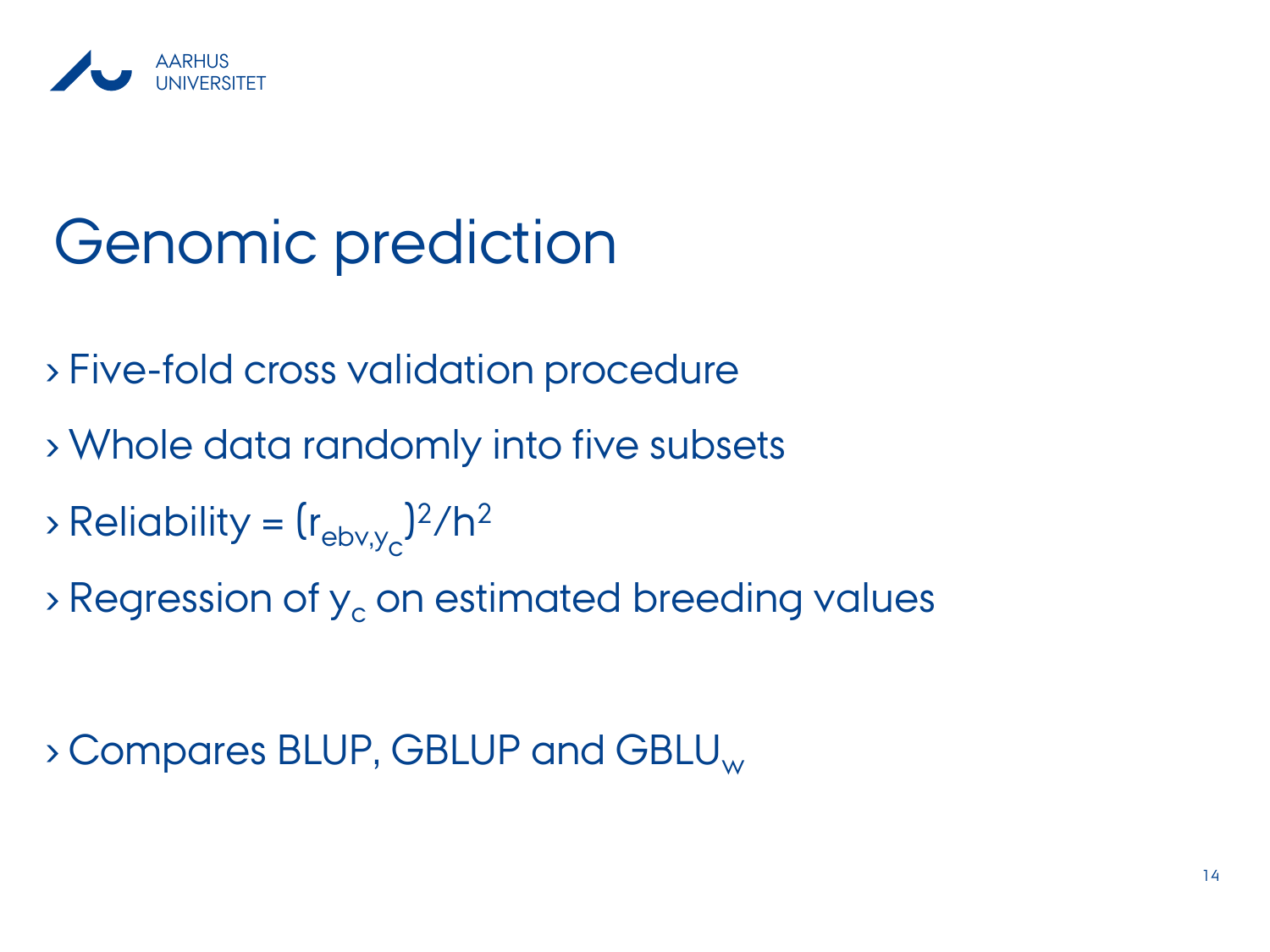

## Genomic prediction

**Model Validation set**

Reliability Regression

| <b>BLUP</b>             | 0.171 | 1.025 |
|-------------------------|-------|-------|
| <b>GBLUP</b>            | 0.175 | 1.002 |
| <b>GBLU<sub>w</sub></b> | 0.183 | 1.003 |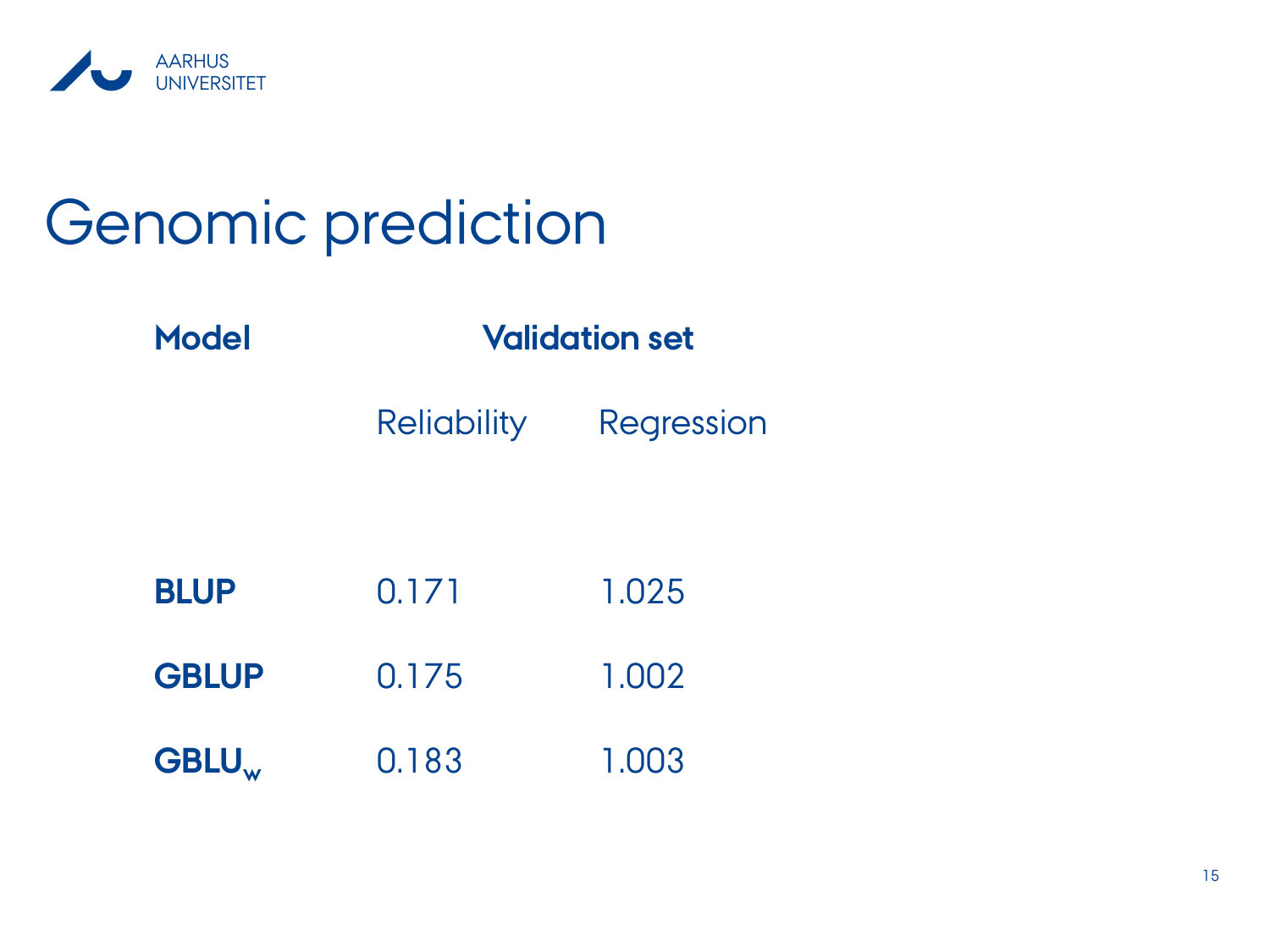

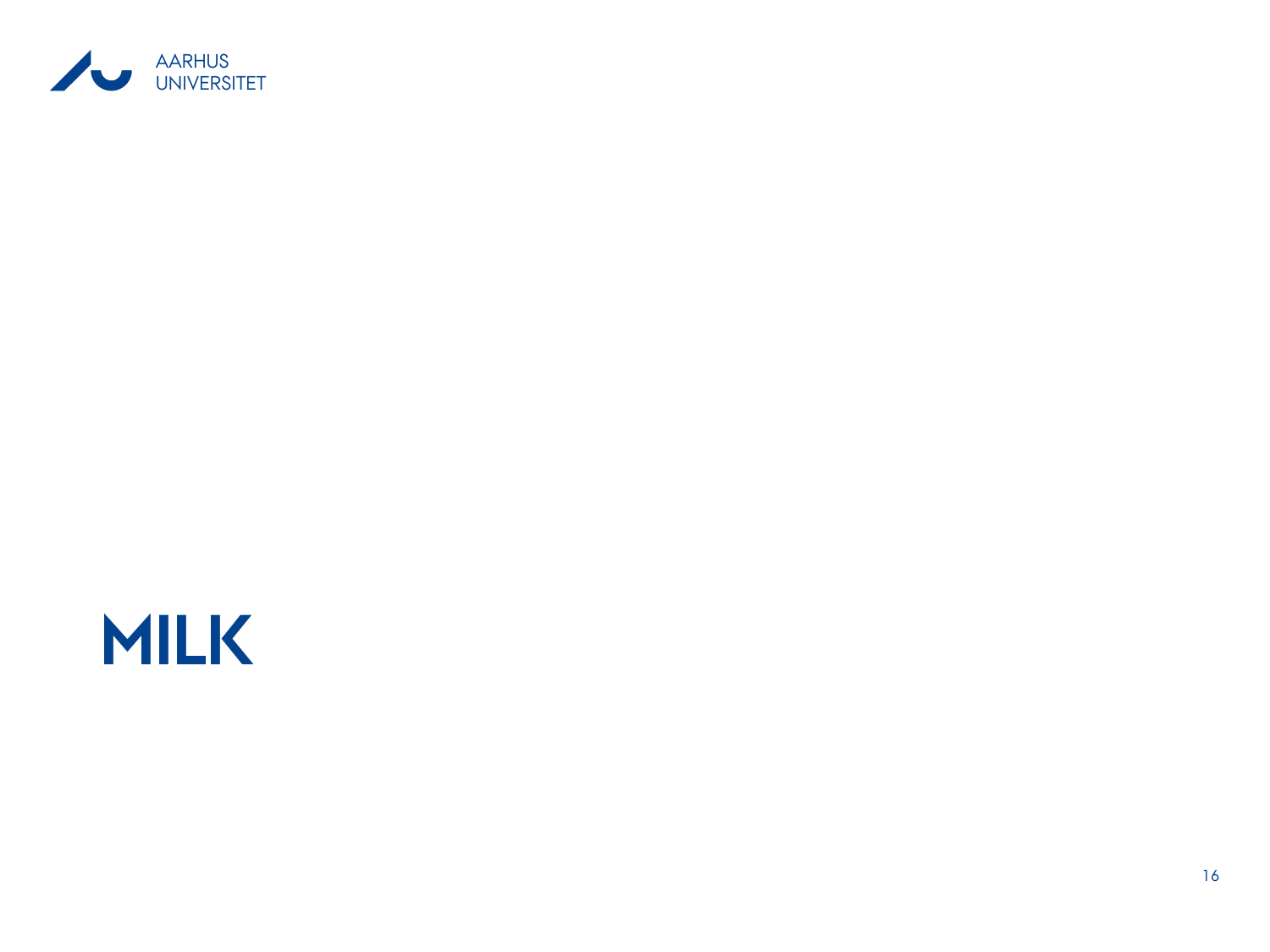

#### Milk as predictor

› Milk is measured routinely

› Milk spectra is available in many countries

› Many very optimistic results predicting phenotypes from milk spectras: Feed efficiency (McPharland et al 2014), Methane emission (Dehareng et al., 2012)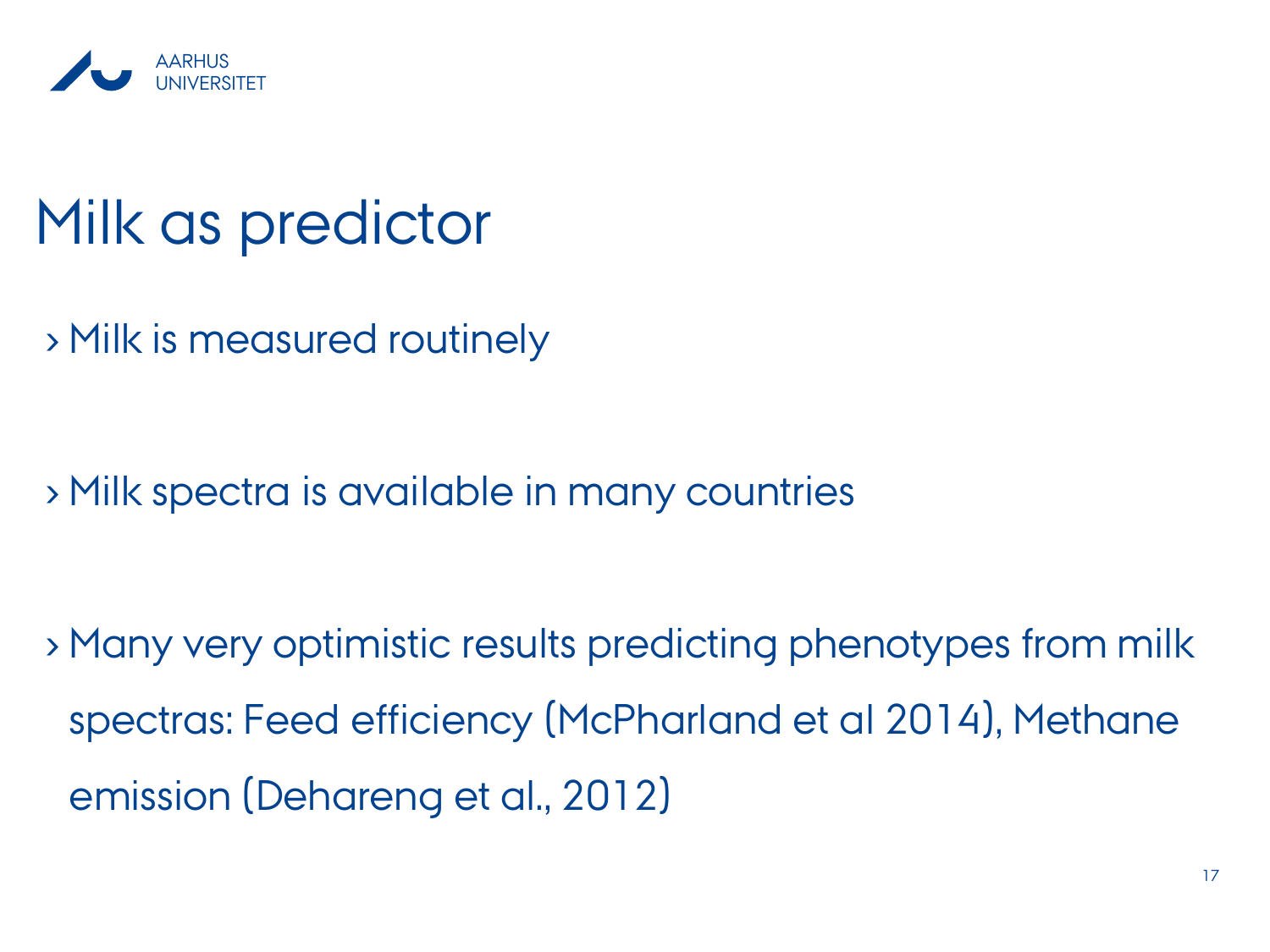

## Design description

- › 340 genotyped Holstein cows
- › 3 herds
- › Similar feeding regime
- › Milk spectra from sample from morning milking
- $\rightarrow$  Methane using  $CO<sub>2</sub>$  method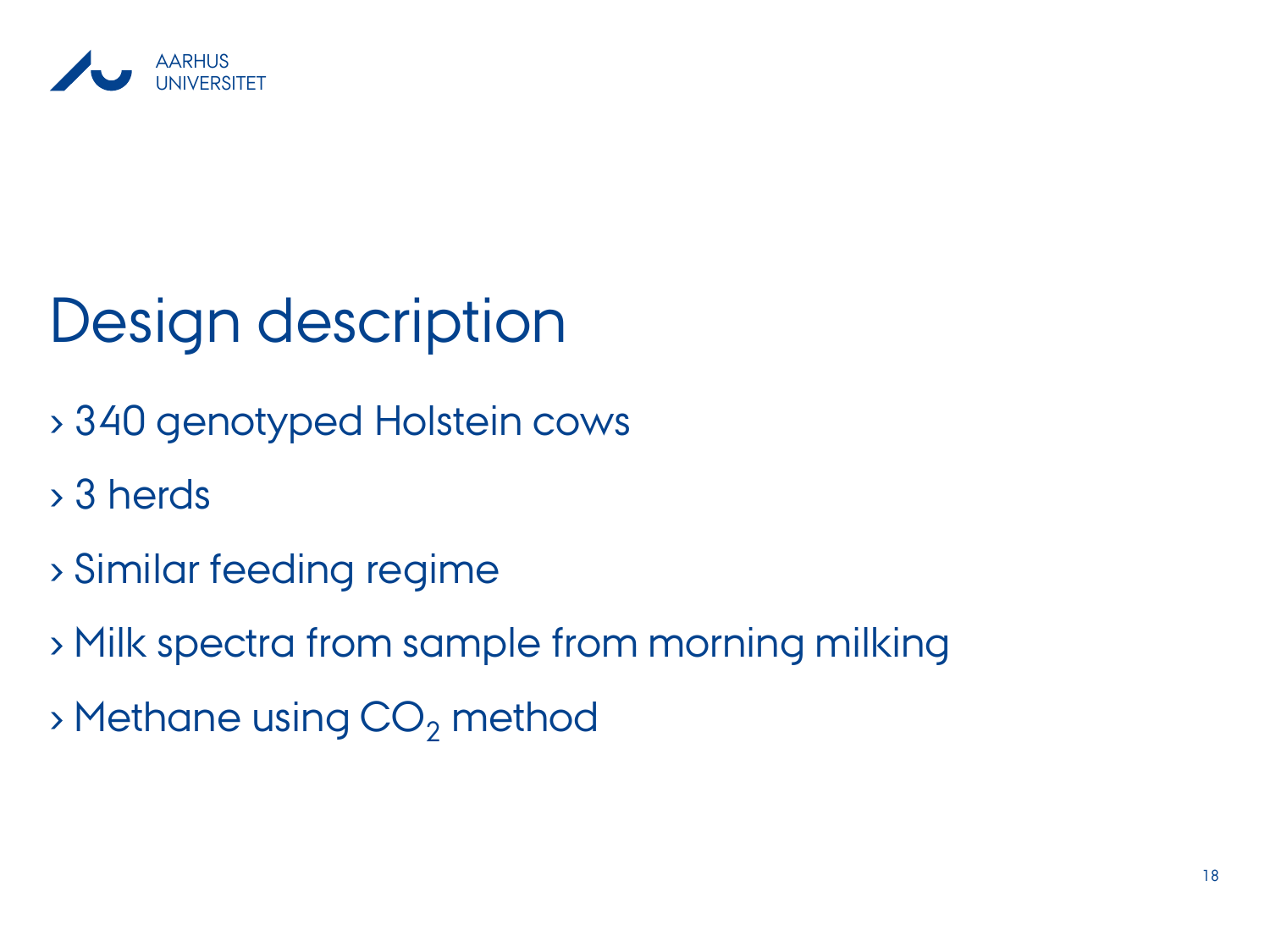

#### Predicted vs measured methane

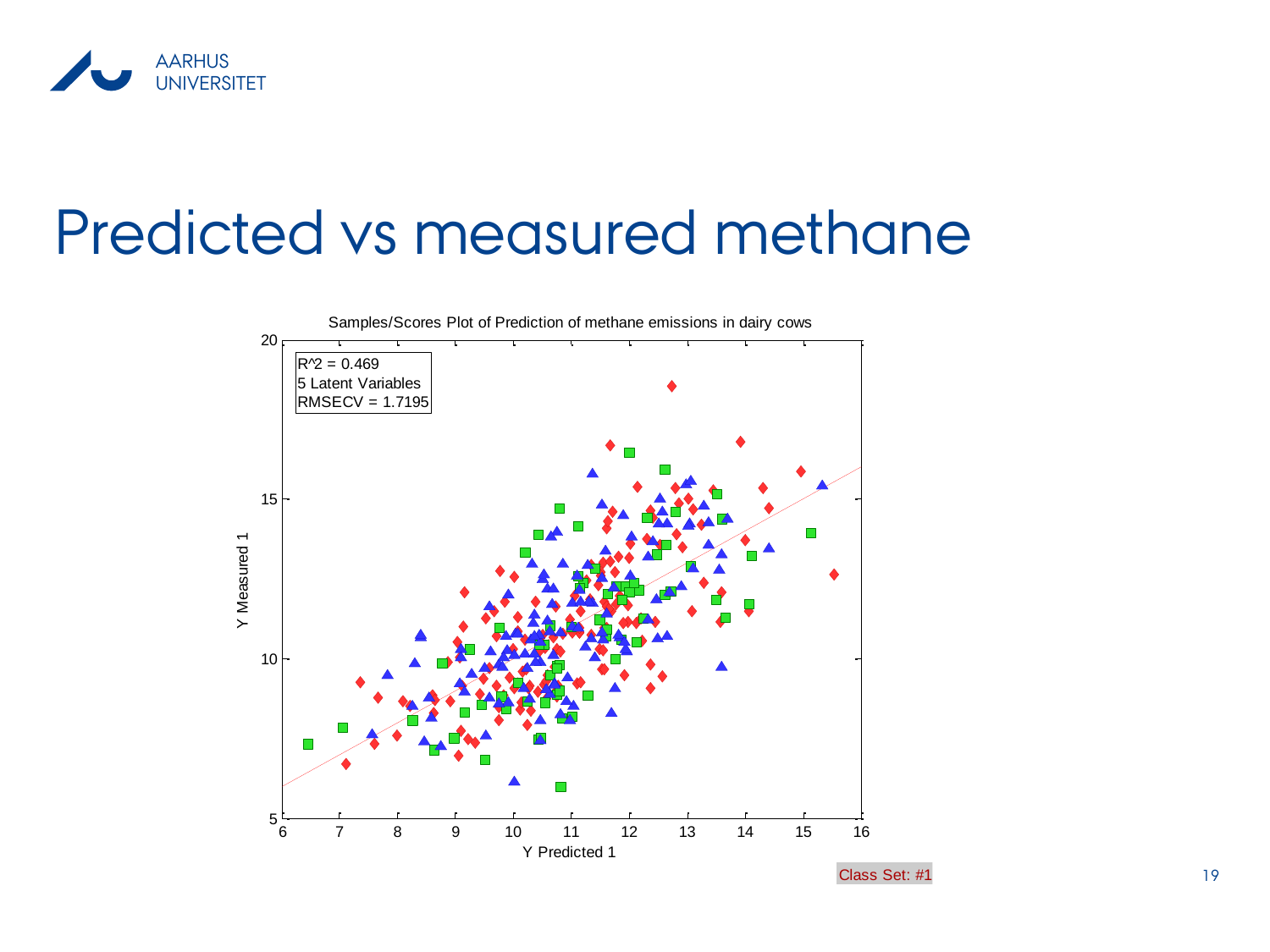

## Fatty acids

›Methane / Kg Milk › Pedigree based › SNP based

|                    | Correlations | Correlations |
|--------------------|--------------|--------------|
|                    | pedigree     | genomic      |
| C6                 | $-0.65$      | $-0.71$      |
| C8                 | $-0.80$      | $-0.60$      |
| C <sub>10</sub>    | $-0.82$      | $-0.51$      |
| C12                | $-0.63$      | $-0.17$      |
| C13                | -0.66        | 0.57         |
| C <sub>14</sub>    | 0.09         | 0.13         |
| C15                | 0.40         | 0.50         |
| C16                | $-0.05$      | 0.23         |
| C17                | 0.39         | 0.28         |
| C18                | 0.18         | $-0.06$      |
| $C18:1$ trans $11$ | $-0.70$      | 0.03         |
| C18:2n6cis         | 0.33         | 0.22         |
| Fat                | 0.59         | 0.11         |
| Protein            | 0.78         | <u>0.46</u>  |
| Mean se            | 0.61         | 0.43         |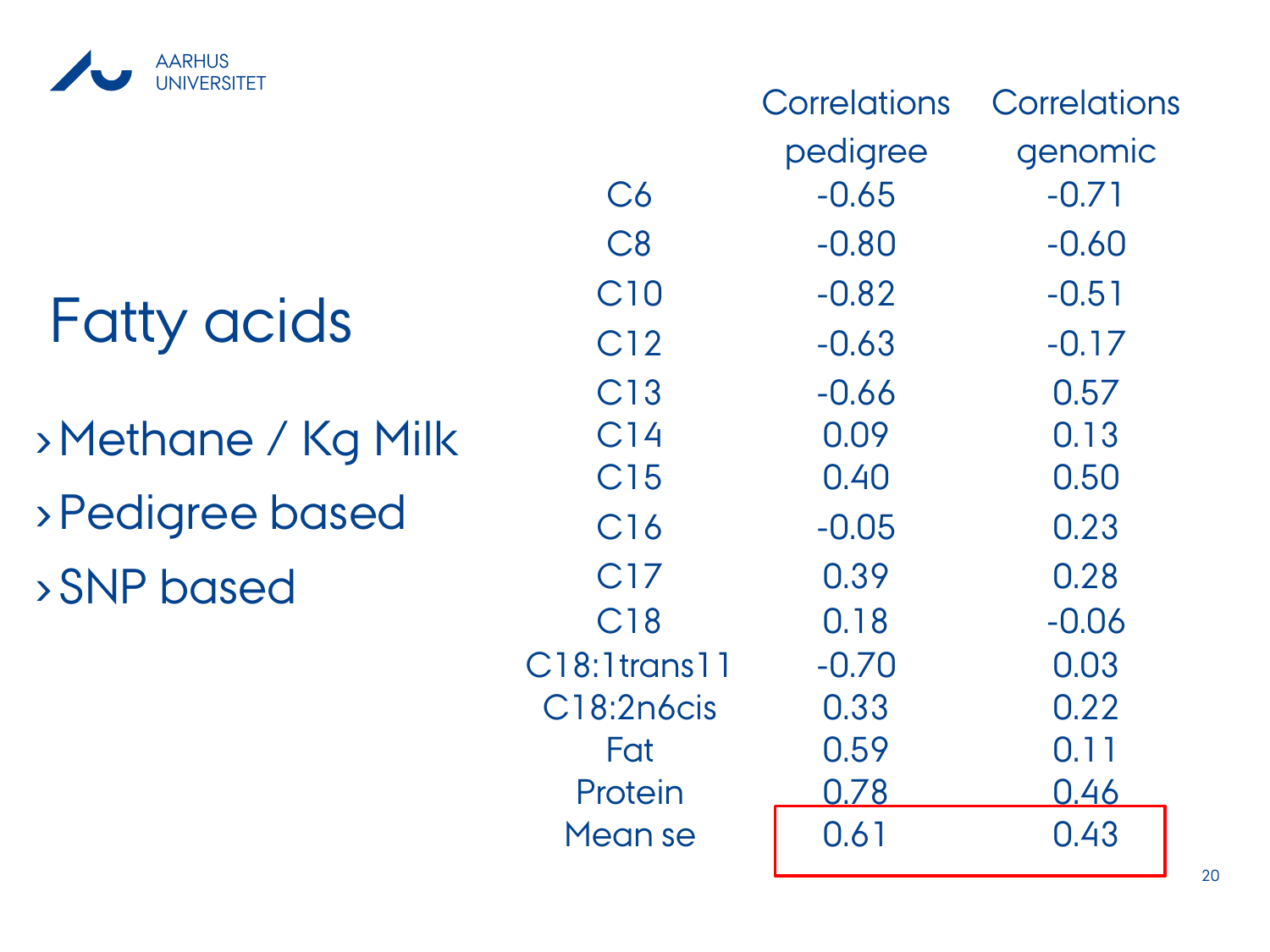

## Milk as predictor

› Not as optimistic as other studies

› Less accurate methane measurements – but many

› Room to learn and understand more on underlying biology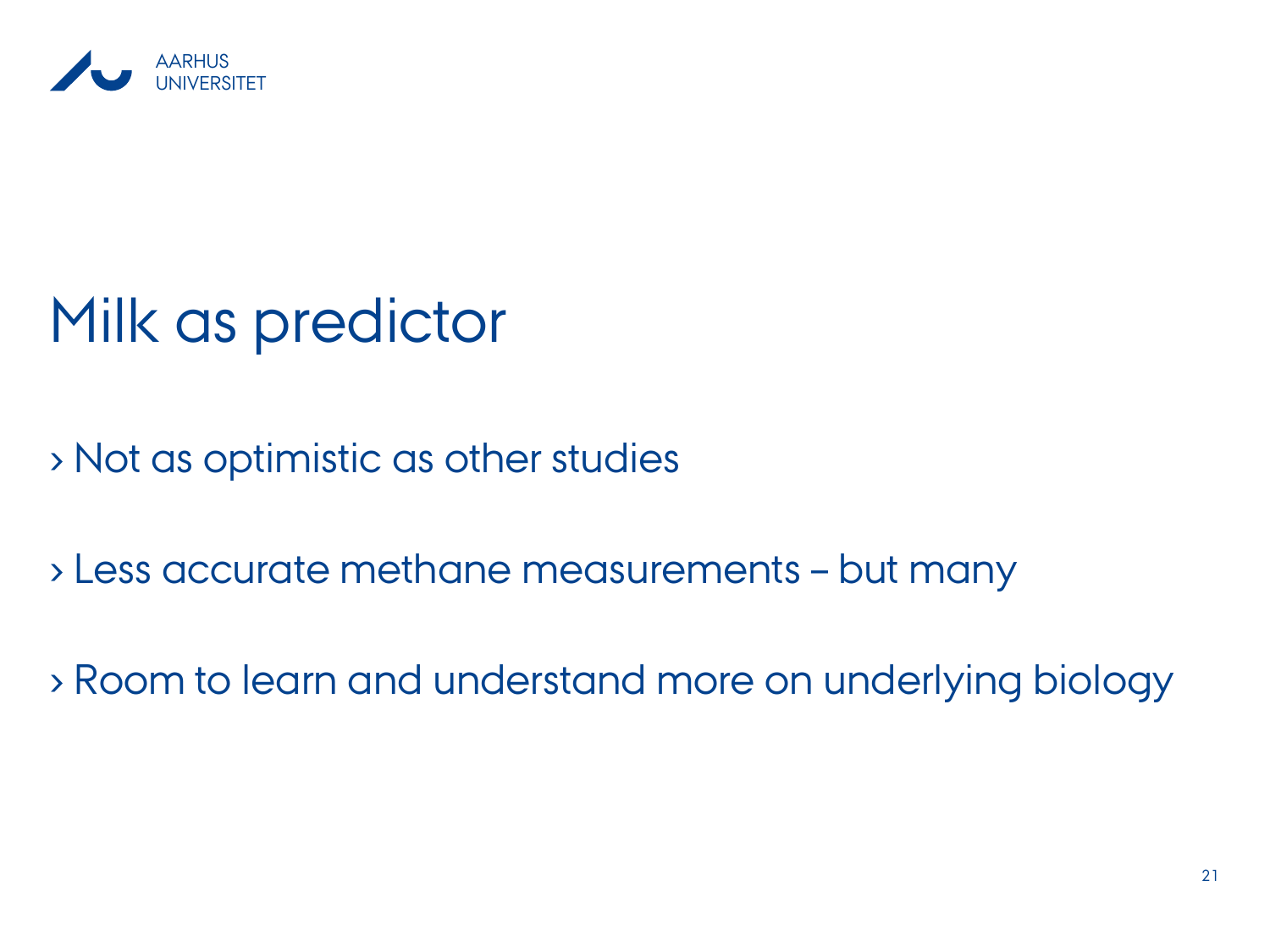

## **RUMEN MICROBIOME**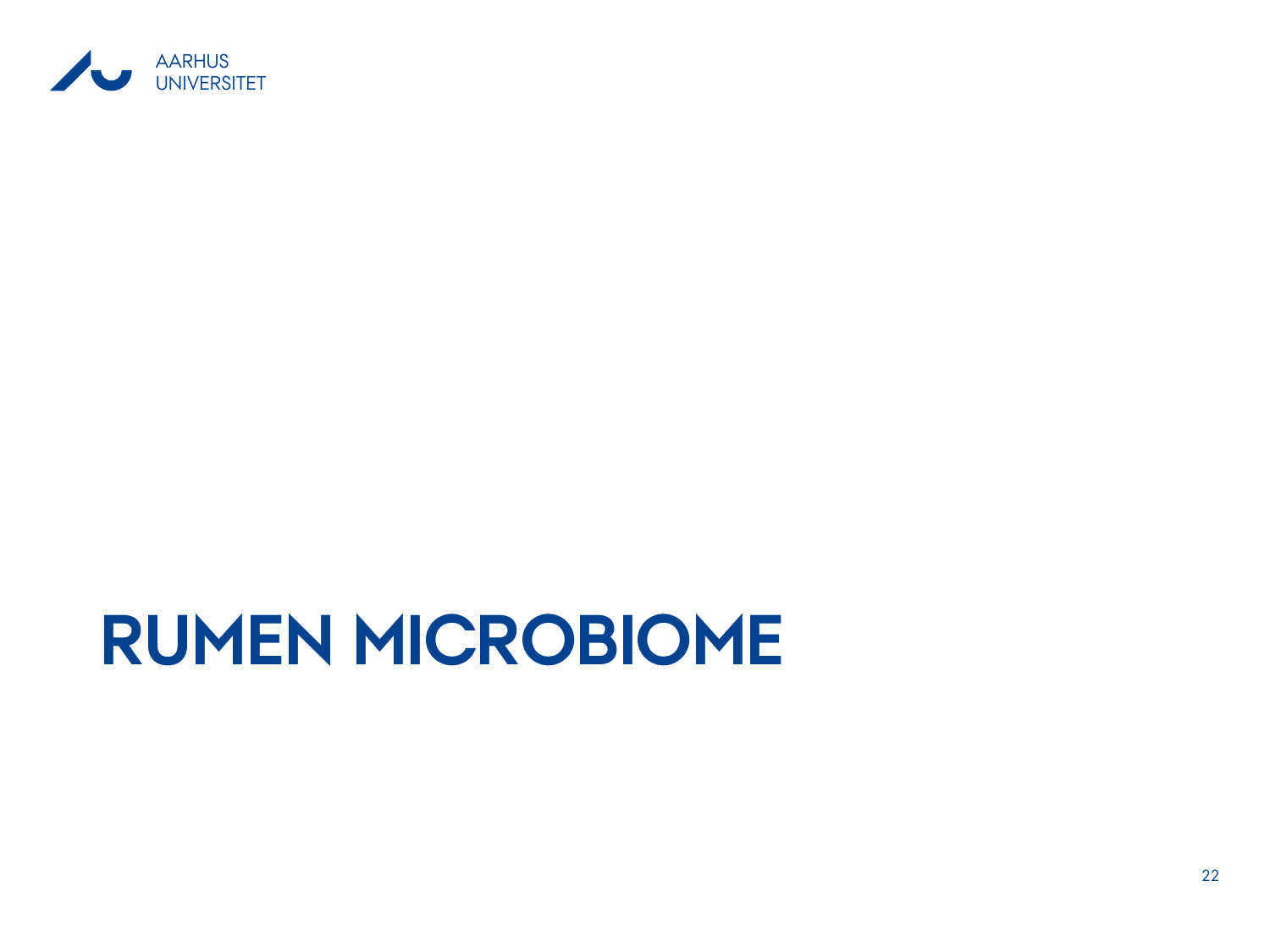

## Host microbiome interaction

- › 1000 cows genotyped and phenotyped
- › Milk, rumen samples
- › Methane measurements
- › 16s analysis of bacteria and archcea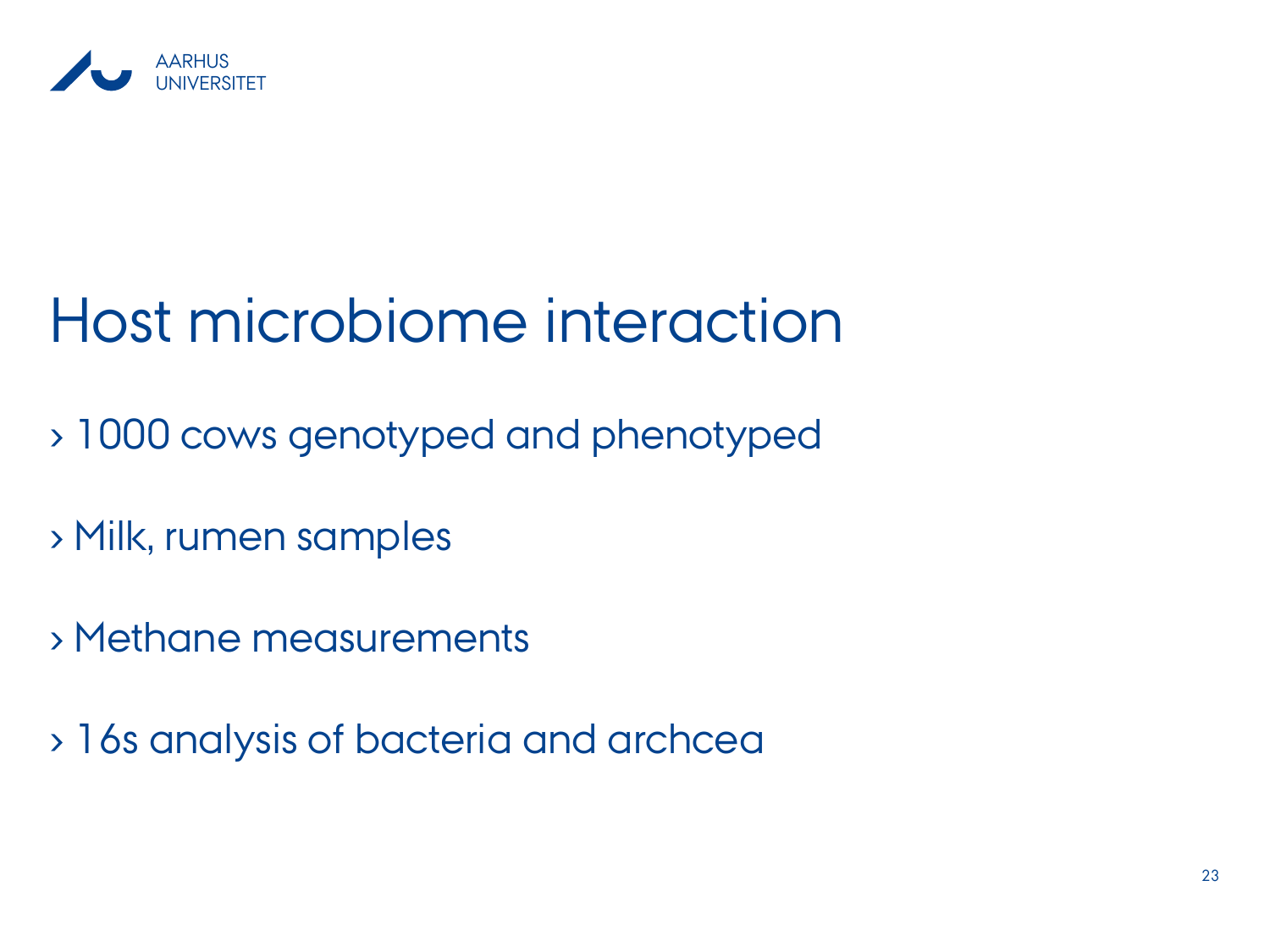

### Heritability estimates of bacteria



From Goutam Sahana

24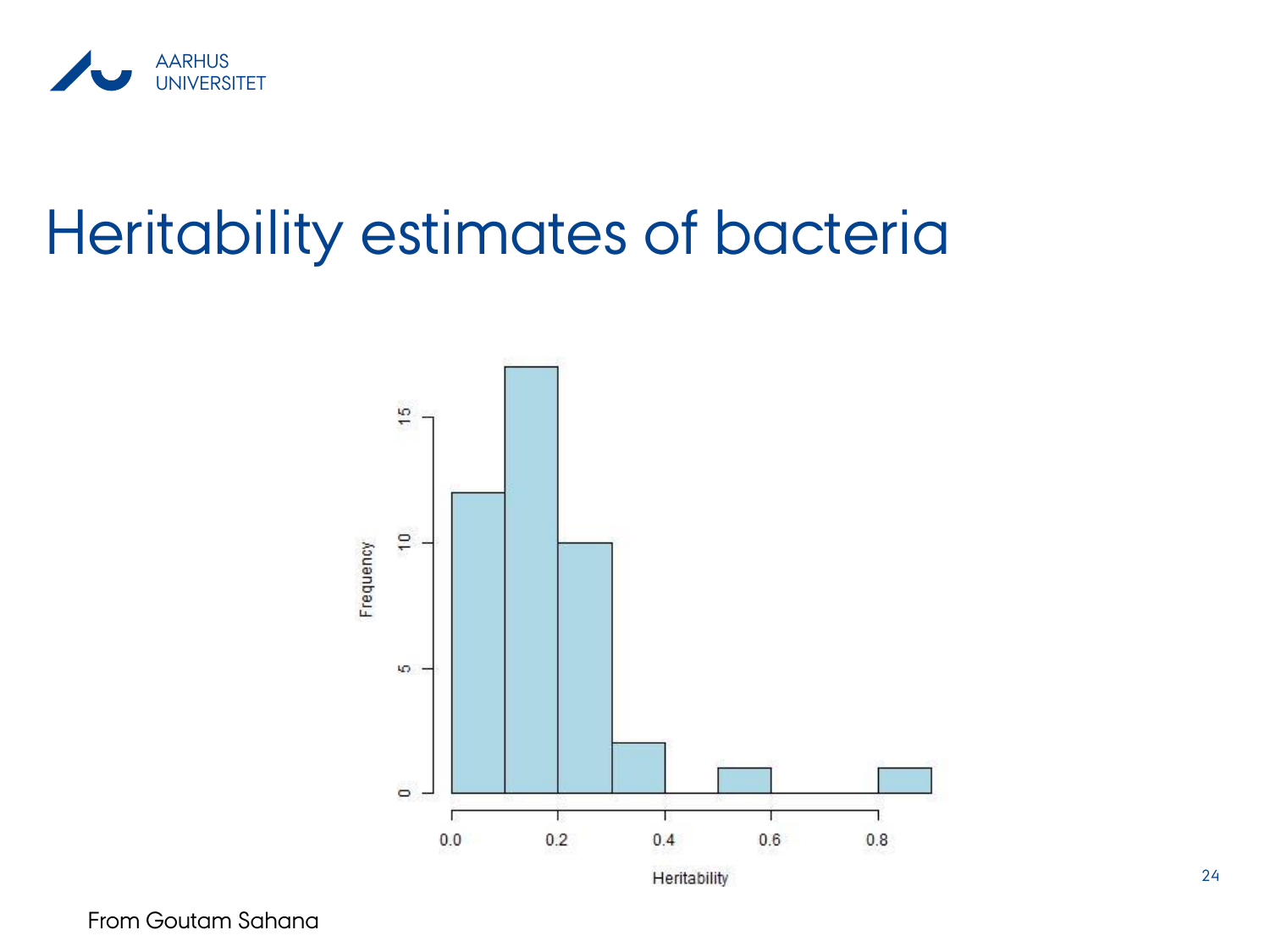

## International collaboration

- › Comparison and validation of methods
- › Integration of methods for analysis across countries
- › Estimation of genetic and genomic parameters
- › Correlation to other traits

› METHAGENE, ICAR, RUMINOMICS and ASGGN <sup>25</sup>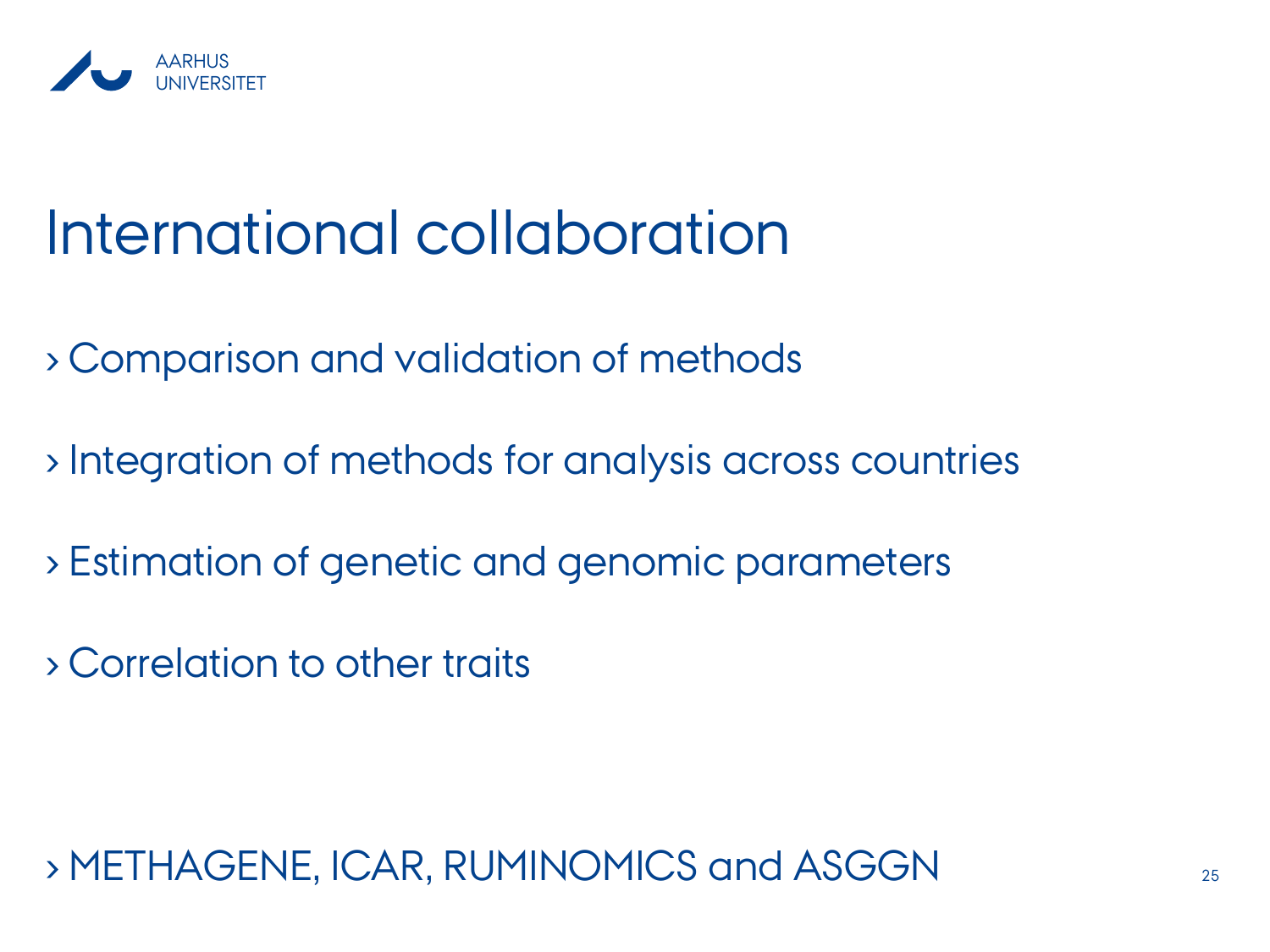

## Black box biology

- › Cross validations
- › Independent data
- › What is causal and what is just by chance?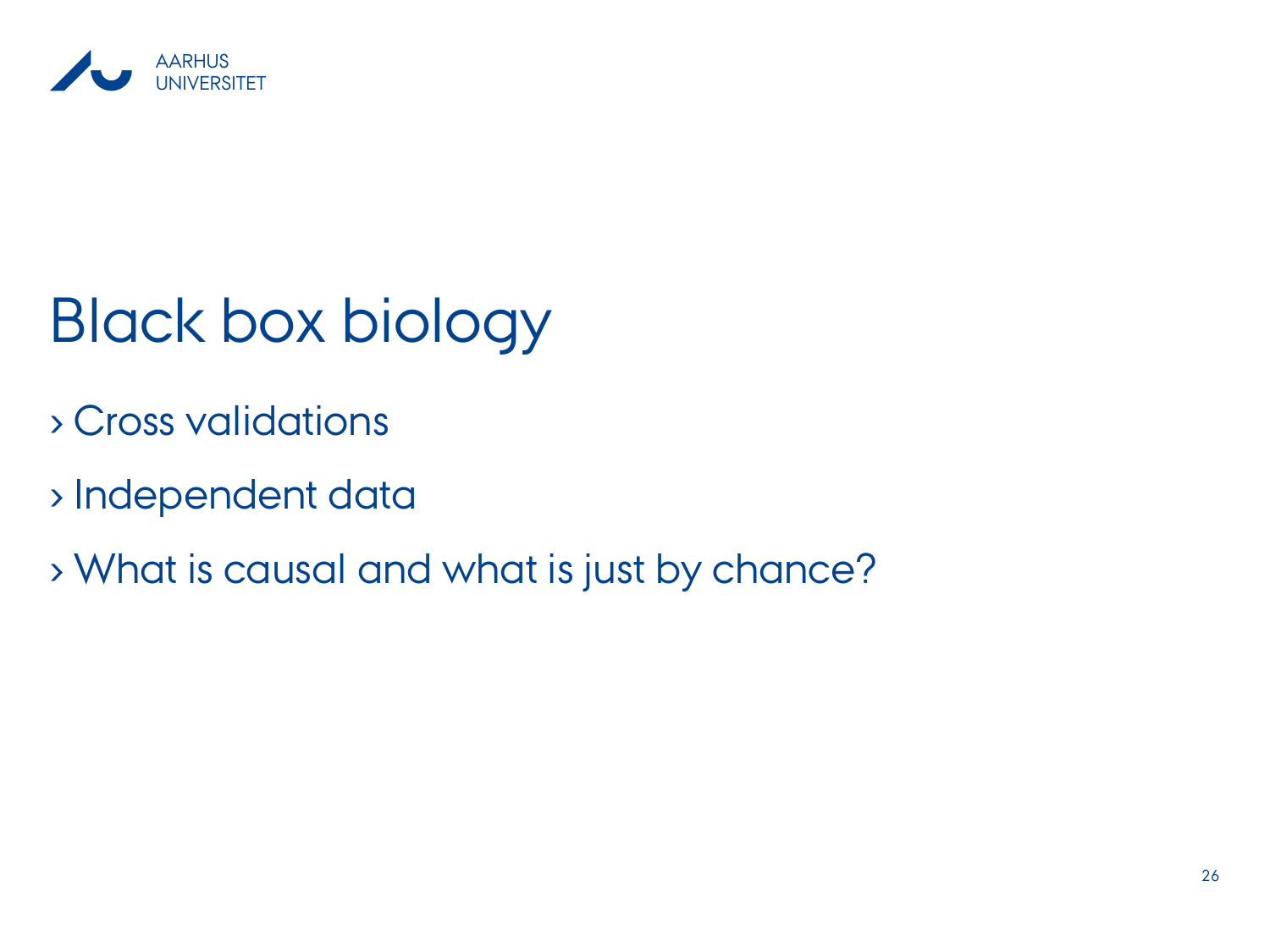



27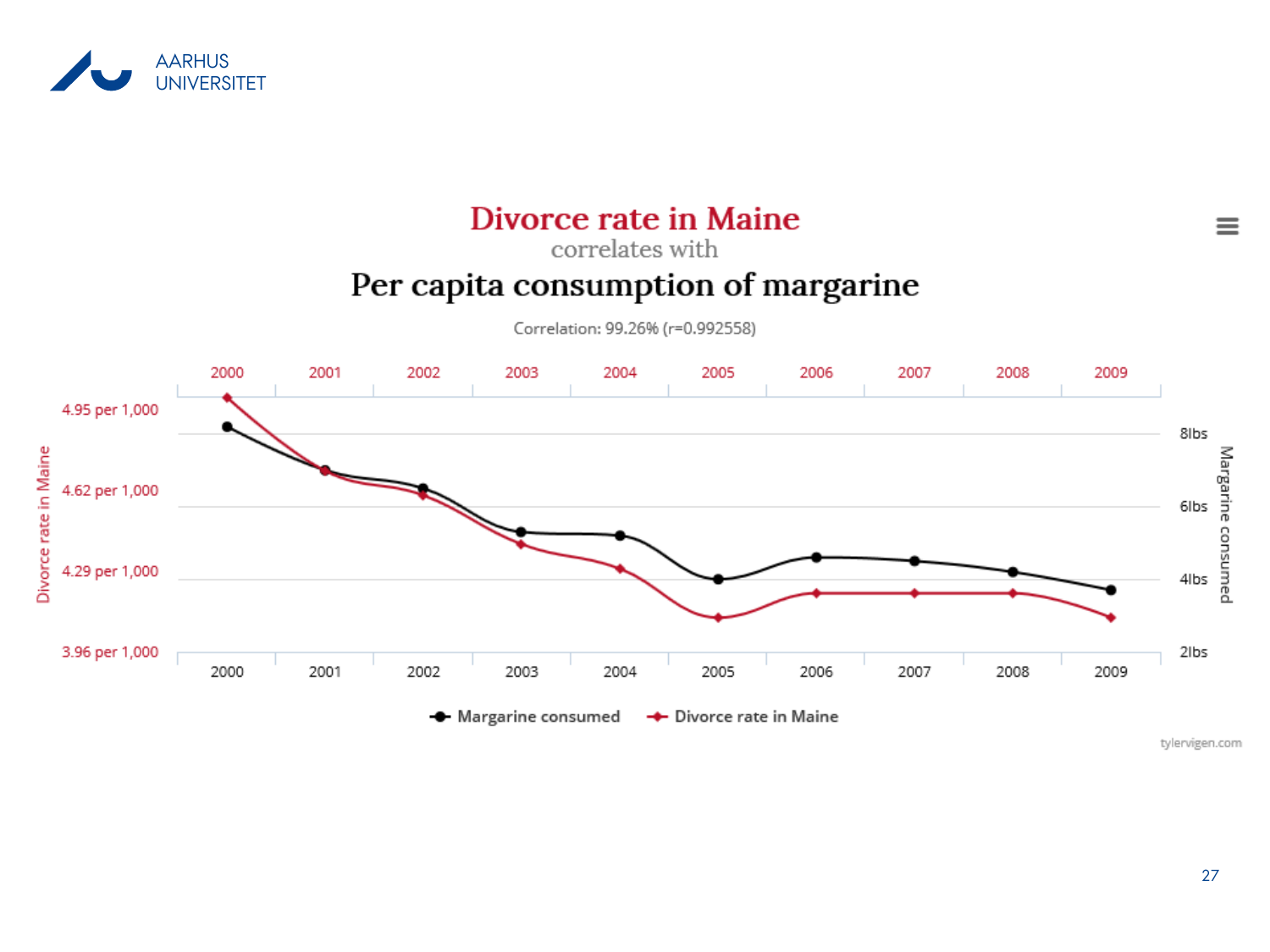

### **Conclusion**

› Methane emission is under some genetic control

› Selection for increased milk yield will also increase methane production

› Our results on milk data is not as positive as other studies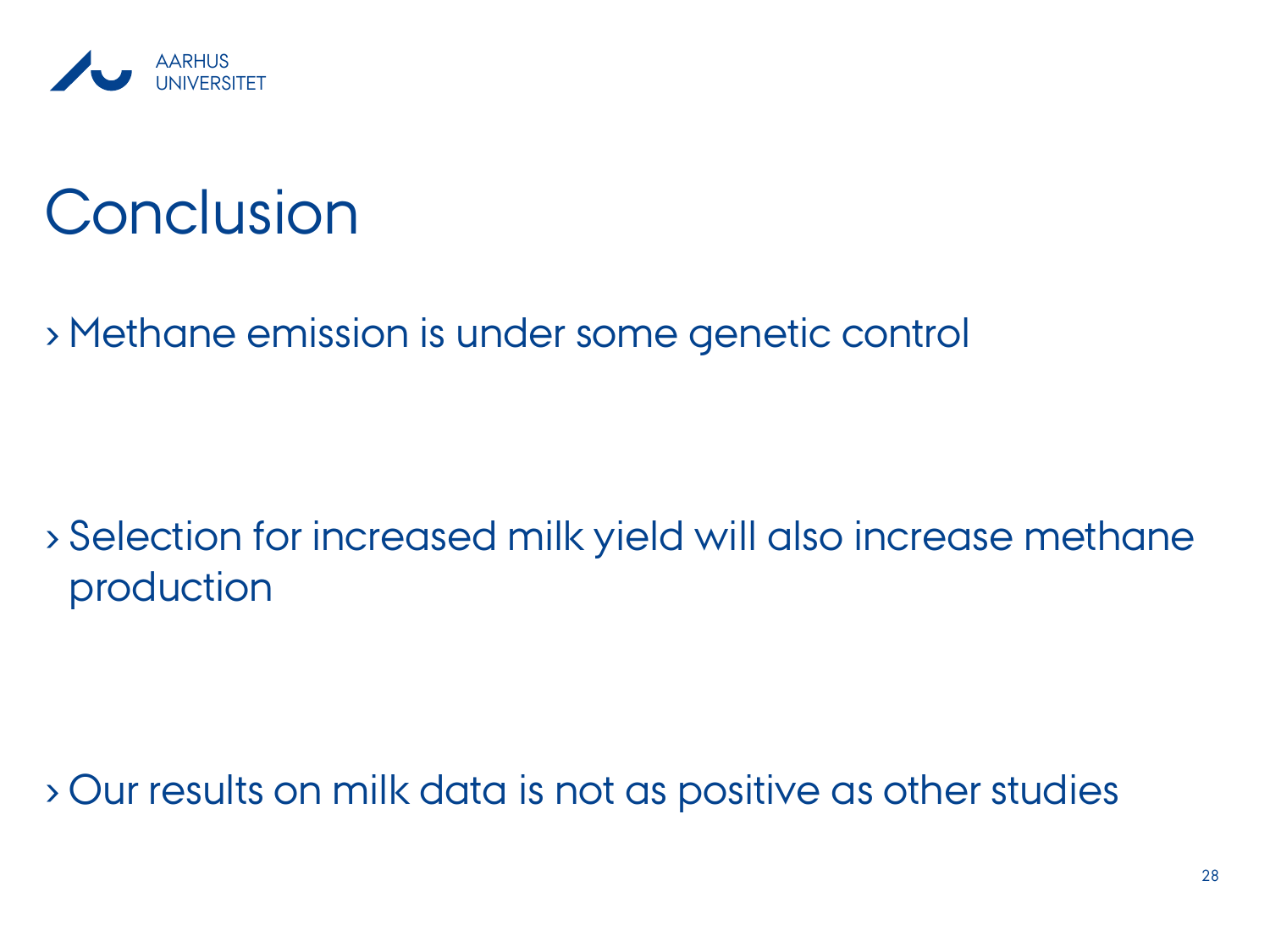

## **Conclusion**

› The rumen content is under some host genetic control

› International collaboration is needed an initiated

› There is still a lot to do…